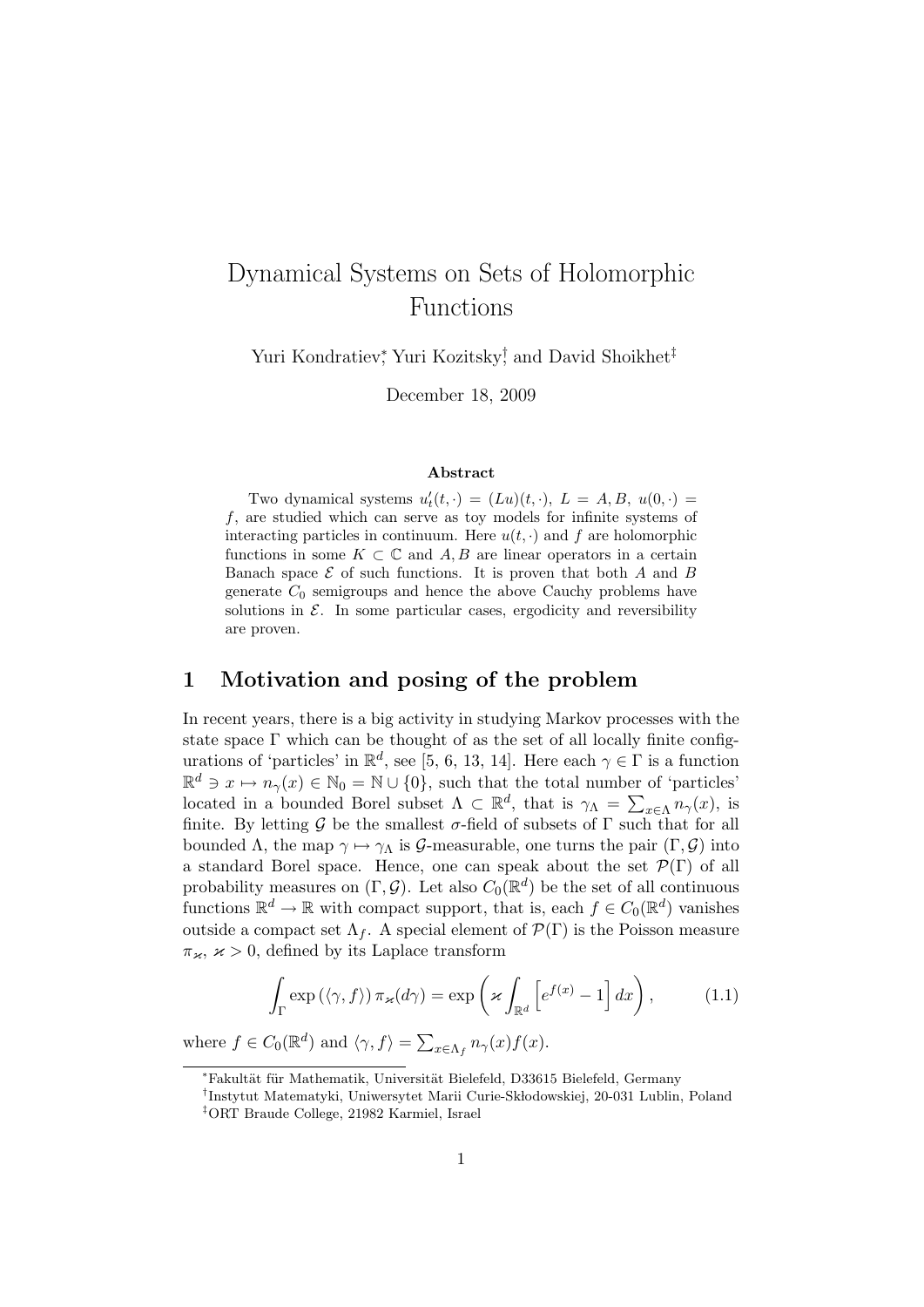In this setting, Markov processes with state space  $\Gamma$  correspond to the evolution  $\mathbb{R}_+ \ni t \mapsto \mu_t \in \mathcal{P}(\Gamma)$ , defined via the Kolmogorov equations by Markov generators. In an approach based on the harmonic analysis on Γ, this evolution is described by means of equations for correlation functions rather than for the corresponding measures, see e.g. Section 2 in [5]. Here one can employ generating functionals, for example,

$$
F_{\mu}(\theta) = \int_{\Gamma} \exp\left(\langle \log(1+\theta), \gamma\right) \mu(d\gamma),\tag{1.2}
$$

where  $\theta \in C_0(\mathbb{R}^d)$  is such that  $\theta(x) > -1$  for all  $x \in \Lambda_{\theta}$ . Traditionally, (1.2) is called the Bogoliubov functional for the measure  $\mu \in \mathcal{P}(\Gamma)$ , see Section 9 in [17]. By direct calculations, one gets

$$
F_{\pi_{\varkappa}}(\theta) = \exp\left(\varkappa \int_{\mathbb{R}^d} \theta(x) dx\right),\tag{1.3}
$$

which points to a possibility of continuing Bogoliubov functionals to holomorphic functions over the complex Banach space  $L^1(\mathbb{R}^d)$ . Then instead of the Kolmogorov equations one deals with evolution-type linear equations for such holomorphic functions of the following type

$$
\frac{\partial}{\partial t}F(t,\cdot) = LF(t,\cdot). \tag{1.4}
$$

In this paper, we study simplified (toy) versions of the following two models taken from [5], where one can find all the details. In the first model, there is a system of 'particles' which appear and disappear but do not move (a spatial birth-and-death system). 'Particles' disappear independently with constant rate, whereas the appearance of a new 'particle' is affected by the already existing 'particles'. To describe this influence one uses a function  $\phi: \mathbb{R}^d \to \mathbb{R} \cup \{+\infty\}$ , which is supposed to be measurable, finite for  $x \neq 0$ , below bounded, symmetric, and such that

$$
\int_{\mathbb{R}^d} \left| e^{-\phi(x)} - 1 \right| dx < \infty.
$$

For such  $\phi$  and for  $\theta \in C_0(\mathbb{R}^d)$  and  $x \in \mathbb{R}^d$ , we set

$$
\alpha_x(\theta)(y) = e^{-\phi(x-y)}\theta(y) + e^{-\phi(x-y)} - 1.
$$
\n(1.5)

Then the 'operator' in (1.4) corresponding to the considered model has the form, see equation  $(3.21)$  in [5],

$$
(LF)(t,\theta) = -\int_{\mathbb{R}^d} \theta(x) \left[ \frac{\delta}{\delta \theta(x)} F(t,\theta) - \varkappa F(t,\alpha_x(\theta)) \right] dx, \tag{1.6}
$$

where  $\delta F(t, \theta)/\delta \theta(x)$  is the Fréchet derivative of  $F(t, \cdot)$  at  $\theta$ , and  $x > 0$  is a parameter. For  $\phi \equiv 0$ , we have  $LF_{\pi_{\varkappa}}(t,\cdot) = 0$  for all  $t \geq 0$ , that is, the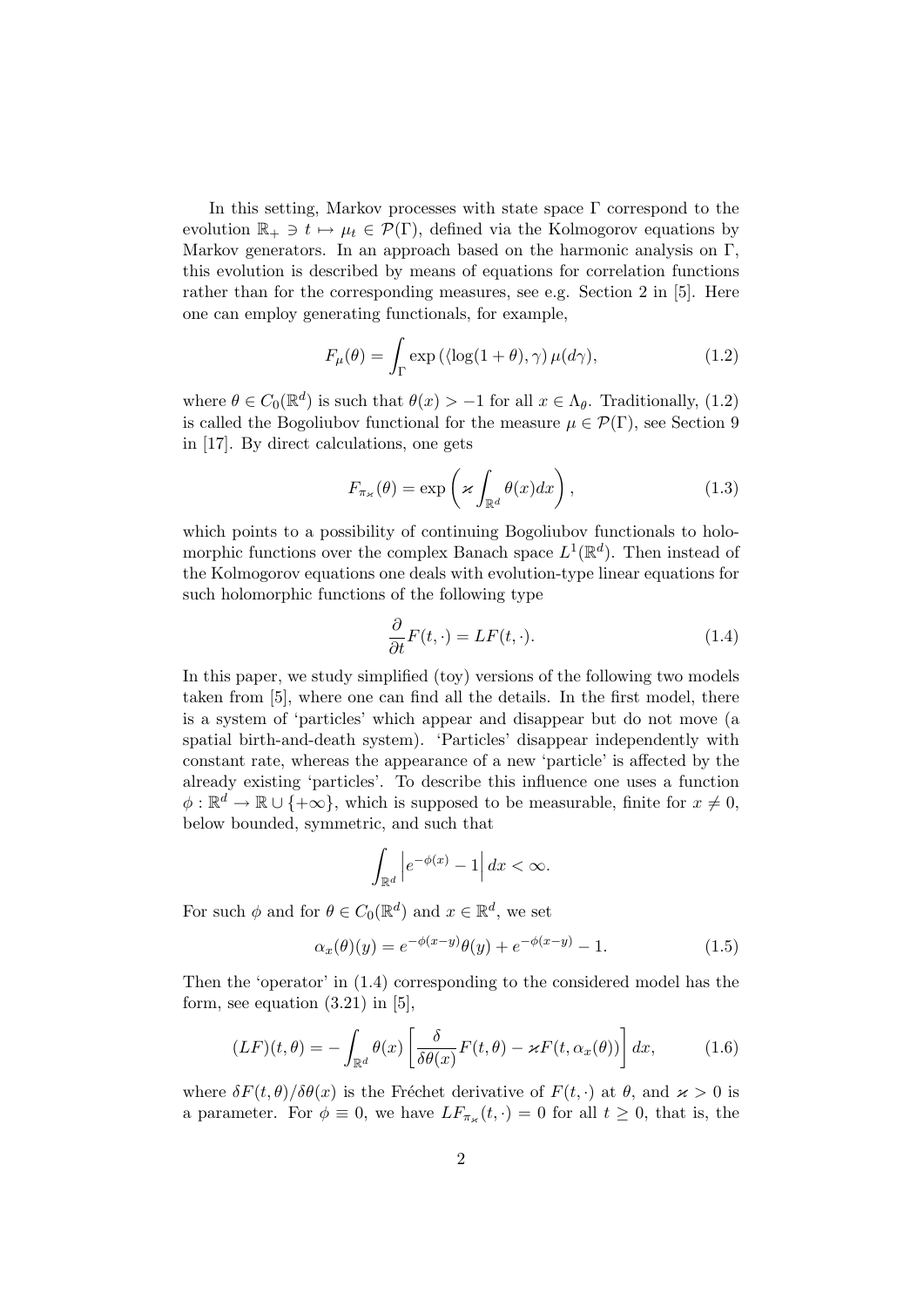steady state in this case is the Poisson measure  $\pi_{\kappa}$ , which corresponds to independent births and deaths. The second example which we mention here is the so called linear voter model, that can also describe dynamics of plants or similar objects. For such a model, the 'operator' in (1.4) has the form, see equation  $(3.24)$  in [5],

$$
(LF)(t, \theta) = \int_{\mathbb{R}^d} \int_{\mathbb{R}^d} [1 + \theta(x)] \theta(y) \left[ a_+(x, y) \frac{\delta}{\delta \theta(x)} F(t, \theta) \right] (1.7)
$$

$$
-a_-(x, y) \frac{\delta^2}{\delta \theta(x) \delta \theta(y)} F(t, \theta) \left[ dx dy, \right]
$$

where the functions  $a_{\pm}(x, y) \geq 0$  are symmetric and measurable; they describe the influence of the 'particles' existing at *y* on the appearance –  $a_+$ , or disappearance – *a−*, of a new 'particle' at *x*.

Our general aim is to elaborate tools for studying evolution equations like (1.4) in spaces of holomorphic functions of infinitely many variables. In this article, we consider a strongly simplified situation where all the 'particles' are located at one point, which can be realized by setting  $d = 0$ . In this case, the set of configurations turns into  $\Gamma = \mathbb{N}_0$ ; hence, the Bogoliubov functional of a probability measure  $\mu$  on such  $\Gamma$  is

$$
F_{\mu}(z) = \sum_{n=0}^{\infty} (1+z)^n p_n^{\mu}, \quad p_n^{\mu} = \mu(\{n\}).
$$
 (1.8)

As a result of such a simplification, one deals with holomorphic functions of a single variable and with two models, called model A and model B, the evolution of which is generated by the following operators<sup>1</sup>

$$
(Af)(z) = -zf'(z) + \kappa z f(az + a - 1), \quad \kappa, a > 0,
$$
  

$$
(Bf)(z) = z(z + 1)[\alpha f'(z) - \beta f''(z)], \quad \alpha, \beta > 0,
$$
 (1.9)

where *z* belongs to a domain  $K \subset \mathbb{C}$ , in which f is supposed to be holomorphic. Our aim in this article is to elaborate tools for describing dynamical systems based on (1.4) with *L* being *A* and *B* given above. The main problems which we address here are: (a) the natural choice of the domain *K* with  $K = \mathbb{C}$  as a preferable one; (b) the choice of the topological vector spaces (possibly Banach) in which the operators *A* and *B* are dissipative and hence generate  $C_0$  contractive semigroups; (c) the asymptotic properties of the considered dynamical systems in the limit  $t \to +\infty$ .

<sup>&</sup>lt;sup>1</sup>Evolution equations in spaces of entire functions were studied e.g. in [15].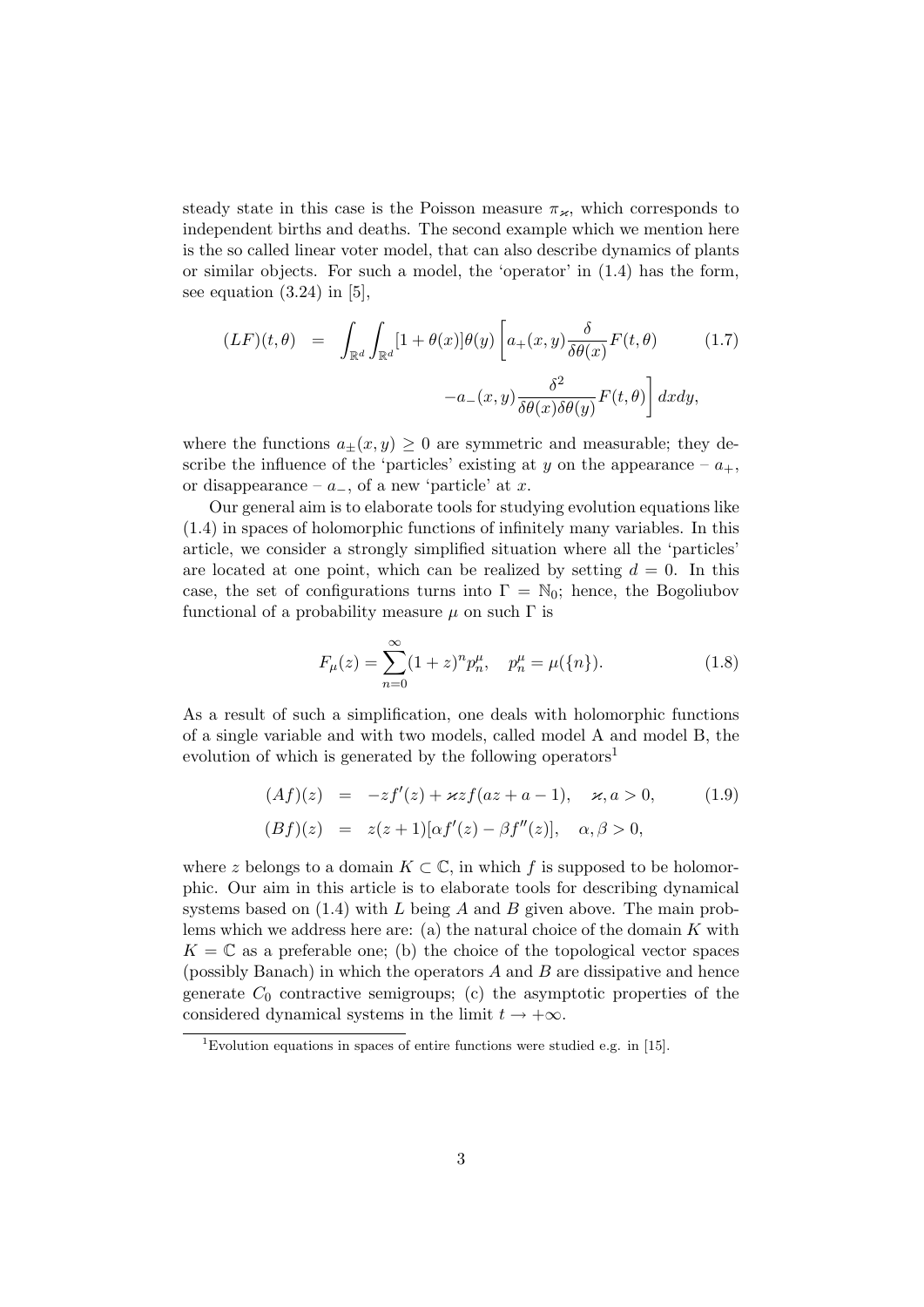## **2 The domain** *K* **and the space** *E*

As we are going to place the functions *f* in (1.9) into a space of holomorphic functions, we have to employ their representation in the form

$$
f(z) = \sum_{n=0}^{\infty} (z+c)^n f_n w_n, \quad f_n \in \mathbb{C}, \quad w_n > 0,
$$
 (2.1)

where the center point  $c \in \mathbb{C}$  and the weights  $w_n$  are to be properly chosen. Employing this expansion in (1.9) we can express the action of *A* and *B* in terms of the coefficients  $f_n, n \in \mathbb{N}_0$ , the sequences of which, i.e.,  $f = \{f_n\}_{n \in \mathbb{N}_0}$ are supposed to belong to a certain linear space. Having this in mind we present here a fact, which can be useful in studying such actions. For  $f \in \mathbb{R}^{\infty}$ , we let

$$
(\mathcal{L}\mathbf{f})_n = b_{n-1}f_{n-1} + a_nf_n + d_{n+1}f_{n+1}, \quad n \in \mathbb{N}_0,
$$
\n(2.2)

with the convention that  $d_0 = b_{-1} = f_{-1} = 0$ . Here  $b_n$ ,  $a_n$ , and  $d_n$ ,  $n \in \mathbb{N}_0$ are real parameters, and for  $\mathbf{g} = \{g_n\}_{n \in \mathbb{N}_0}$ , we write  $(\mathbf{g})_n = g_n$ . Futhermore, let  $\ell^1$  be the real space of summable sequences f and

$$
\mathcal{D} = \{ \mathbf{f} \in \ell^1 \mid \mathcal{L}\mathbf{f} \in \ell^1 \}. \tag{2.3}
$$

In the sequel, by  $\mathcal L$  we mean the linear operator  $\mathcal L : \mathcal D \to \ell^1$  defined in (2.2). The following is known, see Theorem 2.1 in [2], which in this part is a refinement of Theorem 1 of [9].

**Proposition 2.1** *Suppose that, for all*  $n \in \mathbb{N}_0$ *, one has*  $b_n, d_n \geq 0$  *and* 

$$
b_n + a_n + d_n \le 0,\t\t(2.4)
$$

$$
b_{n-1} + a_n + d_{n+1} \le M,\t\t(2.5)
$$

*for some*  $M \in \mathbb{R}$ *. Then*  $\mathcal{L}$  *is the generator of a positive*  $C_0$  *semigroup of contractions in*  $\ell^1$ *.* 

The proof of this statement is conducted along the following line of arguments. Let  $\mathcal{L}_0: \mathcal{D} \to \ell^1$  be defined by the diagonal part of (2.2). Then it is the generator of a positive  $C_0$  semigroup of contractions in  $\ell^1$  as  $a_n \leq 0$ ,  $n \in \mathbb{N}_0$ , by (2.4). Thereafter, perturbation arguments and (2.5) are employed to show that  $\mathcal L$  also generates a  $C_0$  semigroup, which is contractive by (2.4).

By direct calculations, one gets that the action of *A* in (1.9) in terms of the coefficients  $f_n$  can have the form of (2.2) only if  $c = -1$ . In the case of  $B$ , one can also take  $c = 1$ , but then the corresponding coefficients are positive and hence the first condition in (2.4) cannot be satisfied. Thus, for both operators we choose  $c = -1$  and hence K is to be a circle centered at such *c*. In this case, for Bogoliubov functionals the coefficients in (2.1)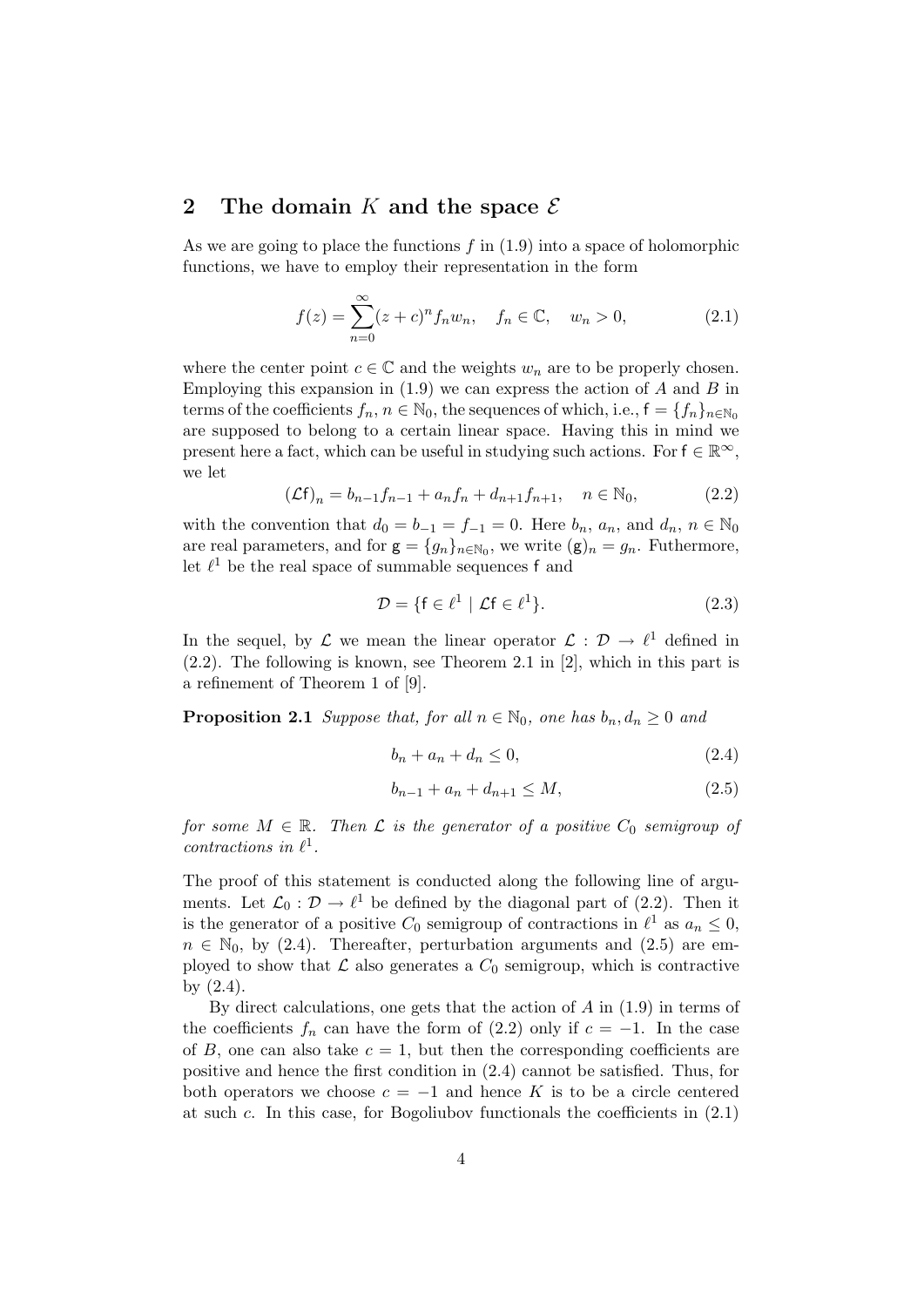have the meaning arising from the representation  $(1.8)$ . There is one more argument in favor of this choice. The steady state equation  $Af = 0$  can be written in the form, c.f. (1.5),

$$
f'(z) = \varkappa f(\alpha(z)), \qquad \alpha(z) = az + a - 1. \tag{2.6}
$$

Starting from the paper [10], such equations have been studied extensively, see also [3] for more recent development. In [16], a systematic study of the equation  $f'(z) = F(z, f(z), f(g(z)))$  over the complex plane has been initiated. The main result of [16] is the existence and uniqueness of solutions holomorphic in the vicinity of the fixed point of *g*, which in (2.6) is  $c = -1$ .

Now let us choose the weights  $w_n$ . Inserting (2.1) with  $c = -1$  into (1.9) we obtain

$$
(Af)(z) = \sum_{n=0}^{\infty} (1+z)^n w_n g_n,
$$
  

$$
g_n = \frac{w_{n-1}}{w_n} \varkappa a^{n-1} f_{n-1} - (n + \varkappa a^n) f_n + \frac{w_{n+1}}{w_n} (n+1) f_{n+1}.
$$

Then the conditions (2.4) and (2.5) take the form

$$
\delta_n \varkappa a^n - \frac{n\delta_{n-1}}{1 + \delta_{n-1}} \le 0, \qquad n \in \mathbb{N}_0,
$$
\n
$$
\delta_{n-1} \varkappa a^{n-1} - \frac{n\delta_n}{1 + \delta_n} + (1 - a) \varkappa a^{n-1} + \frac{1}{1 + \delta_n} \le M,
$$
\n
$$
(2.7)
$$

where

$$
\delta_n = \frac{w_n}{w_{n+1}} - 1.
$$

From the first inequality in (2.7) we see that  $\delta_n \leq 0$  for all  $n \in \mathbb{N}_0$ . Furthermore, if  $\delta_n < 0$  for some *n*, then  $\delta_{n+k} < 0$  for all  $k \in \mathbb{N}$ . In this case, for  $a \leq 1$  the left-hand side of the second line in (2.7) increases like  $-n\delta_n$ . Hence, for such *a*, the only solution is  $\delta_n = 0$  for all *n*, for which the second condition in (2.7) takes the form

$$
(1 - a)\varkappa a^{n-1} + 1 \le M,\t(2.8)
$$

which is satisfied with  $M = 1 + \varkappa$  for all  $a > 0$ . Thus, for the operator A our choice of the weights is  $w_n = 1$  for all  $n \in \mathbb{N}_0$ . In what follows, we set

$$
K = \{ z \in \mathbb{C} \mid |z + 1| < 1 \}. \tag{2.9}
$$

**Definition 2.2** *By*  $\mathcal{E}$  (resp.  $\mathcal{E}^+$ ) we denote the set of all holomorphic func*tions*  $f: K \to \mathbb{C}$ *, which take real values at real*  $z \in K$  *(resp. real positive values for real*  $z \in (-1,0)$ *), and are such that* 

$$
f(z) = \sum_{n=0}^{\infty} (1+z)^n f_n, \qquad f = \{f_n\}_{n \in \mathbb{N}_0} \in \ell^1.
$$
 (2.10)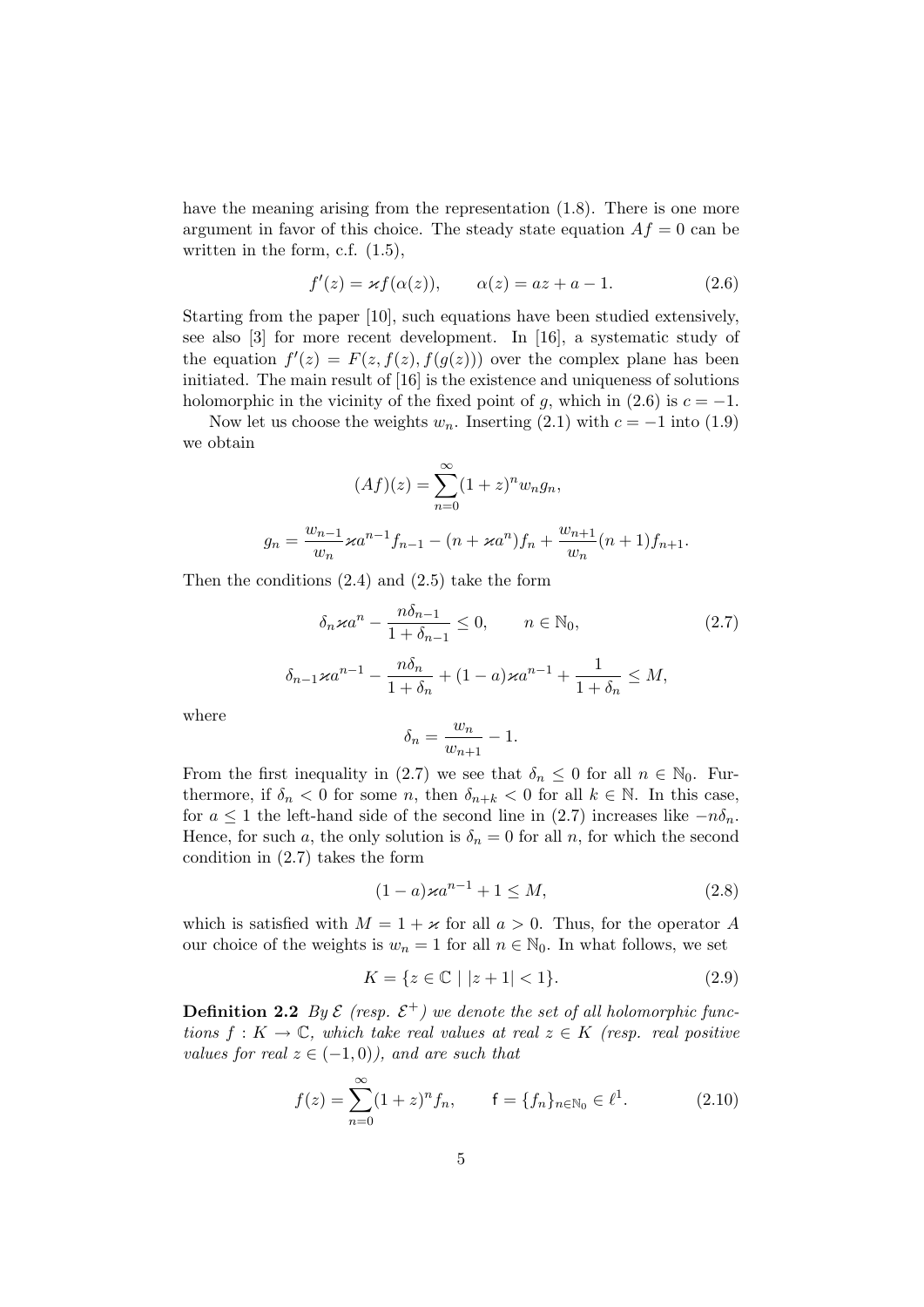*The set E is endowed with the real linear operations and with the norm*  $||f|| = ||f||_{\ell^1}.$ 

Clearly,  $\mathcal E$  is a real Banach space. The series in  $(2.10)$  converges absolutely at any  $|z+1|=1$ , that is, elements of  $\mathcal E$  can be continuously extended to the boundary of K, which includes the origin  $z = 0$ . However, their derivatives, which are holomorphic functions in *K*, need not have such extensions.

A similar analysis performed for the operator *B* shows that for any choice of the weights the conditions  $(2.4)$  and  $(2.5)$  cannot be satisfied simultaneously. For  $w_n = 1$ ,  $n \in \mathbb{N}_0$ , the condition (2.5) takes the form

$$
-\alpha + 2n\beta \le M,\tag{2.11}
$$

which means that for such a choice of the weights Proposition 2.1 can be applied to the first model only, whuch we do in the next section. Model B will be considered in Section 4.

## **3 Model A**

#### **3.1 The general case**

Set

$$
\mathcal{E}^{+,1} = \left\{ f \in \mathcal{E}^+ \mid \sum_{n=0}^{\infty} f_n = 1 \right\},\tag{3.1}
$$

and

$$
\mathcal{K} = \{ f \in \mathcal{E} \mid f' \in \mathcal{E} \}, \qquad \mathcal{K}^{+,1} = \mathcal{K} \cap \mathcal{E}^{+,1}.
$$
 (3.2)

As was established above, both conditions of Proposition 2.1 are satisfied for all  $a > 0$ . Thus, as its direct corollary we have the following

**Theorem 3.1** *For every*  $a > 0$ *, the operator*  $A : K \to \mathcal{E}$ *, defined in (1.9), is the generator of a*  $C_0$  *semigroup*  $\mathcal{T}_A = \{T_A(t)\}_{t \geq 0}$ ,  $T_A(t) : \mathcal{E}^{+,1} \to \mathcal{E}^+$ , of *contractions.*

By Theorem 2.4, page 4, and Theorem 1.3, page 102, both in [18], and by the above statement, we have the following

**Theorem 3.2** *For every*  $f \in \mathcal{K}$ *, the Cauchy problem* 

$$
\begin{cases}\nu'_t(t,z) = -zu'_z(t,z) + \varkappa zu(t,az+a-1), & z \in K, \ t > 0, \\
u(0,z) = f(z), & a > 0,\n\end{cases}
$$
\n(3.3)

*has a unique solution*  $u(t, \cdot) \in \mathcal{K}$ , which is continuously differentiable on  $[0, +\infty)$ .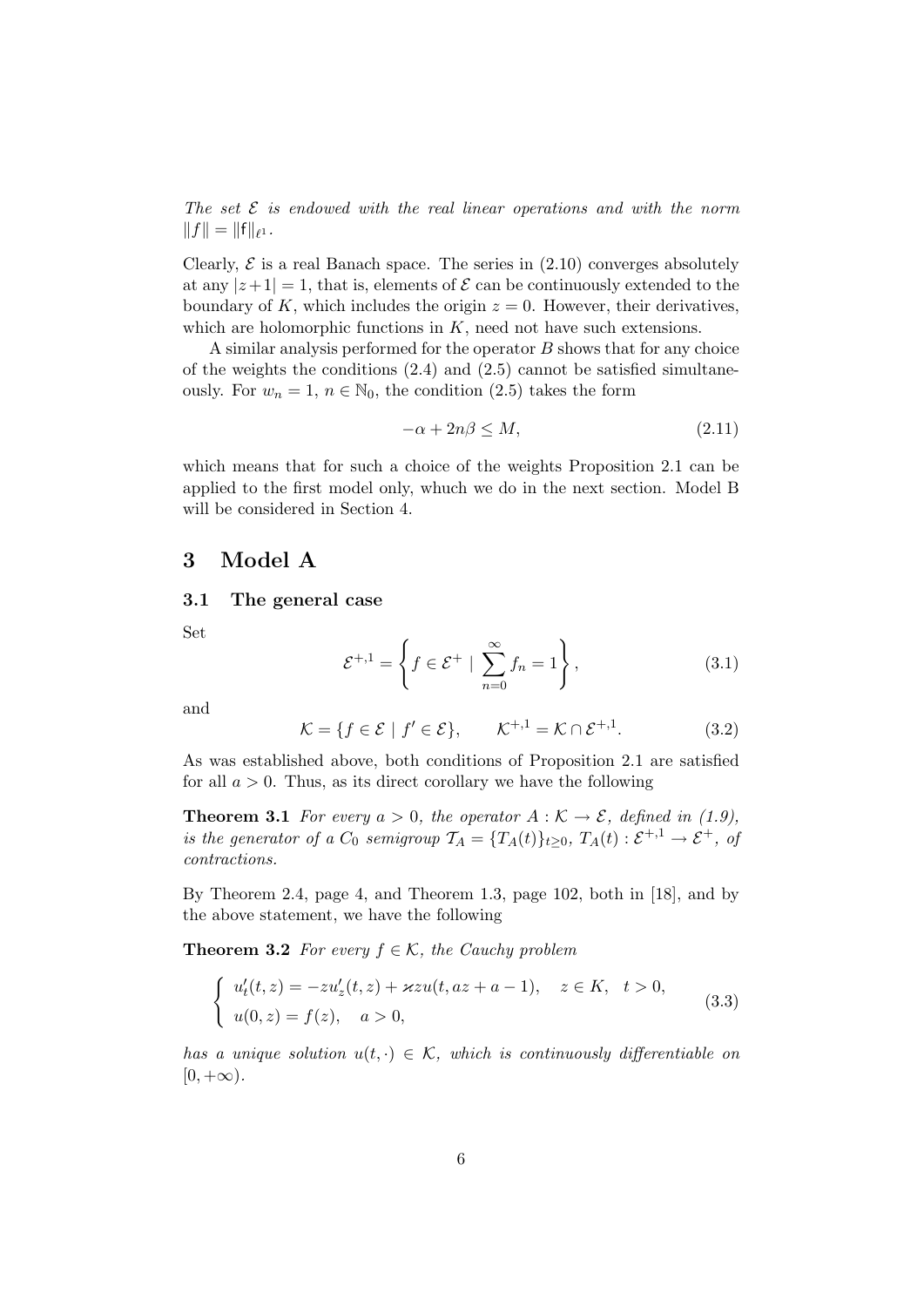Let us remind that the mentioned function *u* has the representation

$$
u(t,z) = \sum_{n=0}^{\infty} (1+z)u_n(t), \qquad \mathbf{u}(t) = \{u_n(t)\}_{n \in \mathbb{N}_0} \in \ell^1.
$$
 (3.4)

The solution of (3.3) such that  $u(t, \cdot) = f$  for all  $t \ge 0$  will be called steady state or equilibrium. It can be obtained from the equation (2.6). Clearly, for  $a > 1$  and  $\varkappa > 0$  there is no such solutions, c.f. Theorem 4.1 in [16]. For  $a \leq 1$ , we have the following

**Theorem 3.3** *For*  $a \leq 1$ *, there exists an equilibrium solution of (3.3)*  $u(t, \cdot) \in \mathcal{K}^{+,1}$ , which has the form

$$
u(t, z) = \psi(z) = \sum_{n=0}^{\infty} (1 + z)^n \psi_n,
$$
\n
$$
\psi_n = C \varkappa^n a^{n(n-1)/2} / n!, \quad C^{-1} = \sum_{n=0}^{\infty} \frac{\varkappa^n}{n!} a^{n(n-1)/2}.
$$
\n(3.5)

*If there exists*  $f \in \mathcal{K}^{+,1}$  such that the solution of (3.3) has the property

$$
u(\tau, \cdot) = f,\tag{3.6}
$$

*for some*  $\tau > 0$ *, then*  $f = \psi$  *and hence* (3.6) holds for all  $\tau \geq 0$ *.* 

The part of the theorem concerning the equilibrium solution is straightforward. The second part will be proven in Section 5 below.

### **3.2** Compactness for  $a \leq 1$

Our main result here is the following statement the proof of which will be done in several steps.

**Theorem 3.4** *For every*  $a \leq 1$  *and*  $t > 0$ *, the operator*  $T_A(t)$  *is compact.* 

For  $f \in \mathcal{E}$  and  $g \in \mathcal{K}$ , we denote

$$
(Uf)(z) = \varkappa z f(az + a - 1), \qquad (Vg)(z) = -zg'(z), \tag{3.7}
$$

which yields

$$
(Uf)_n = \varkappa a^{n-1} f_{n-1} - \varkappa a^n f_n, \quad n \in \mathbb{N}_0,
$$
  

$$
(Vg)_n = -ng_n + (n+1)g_{n+1}.
$$
 (3.8)

Thus, *U* is bounded and

 $||U|| \leq 2\varkappa,$  (3.9)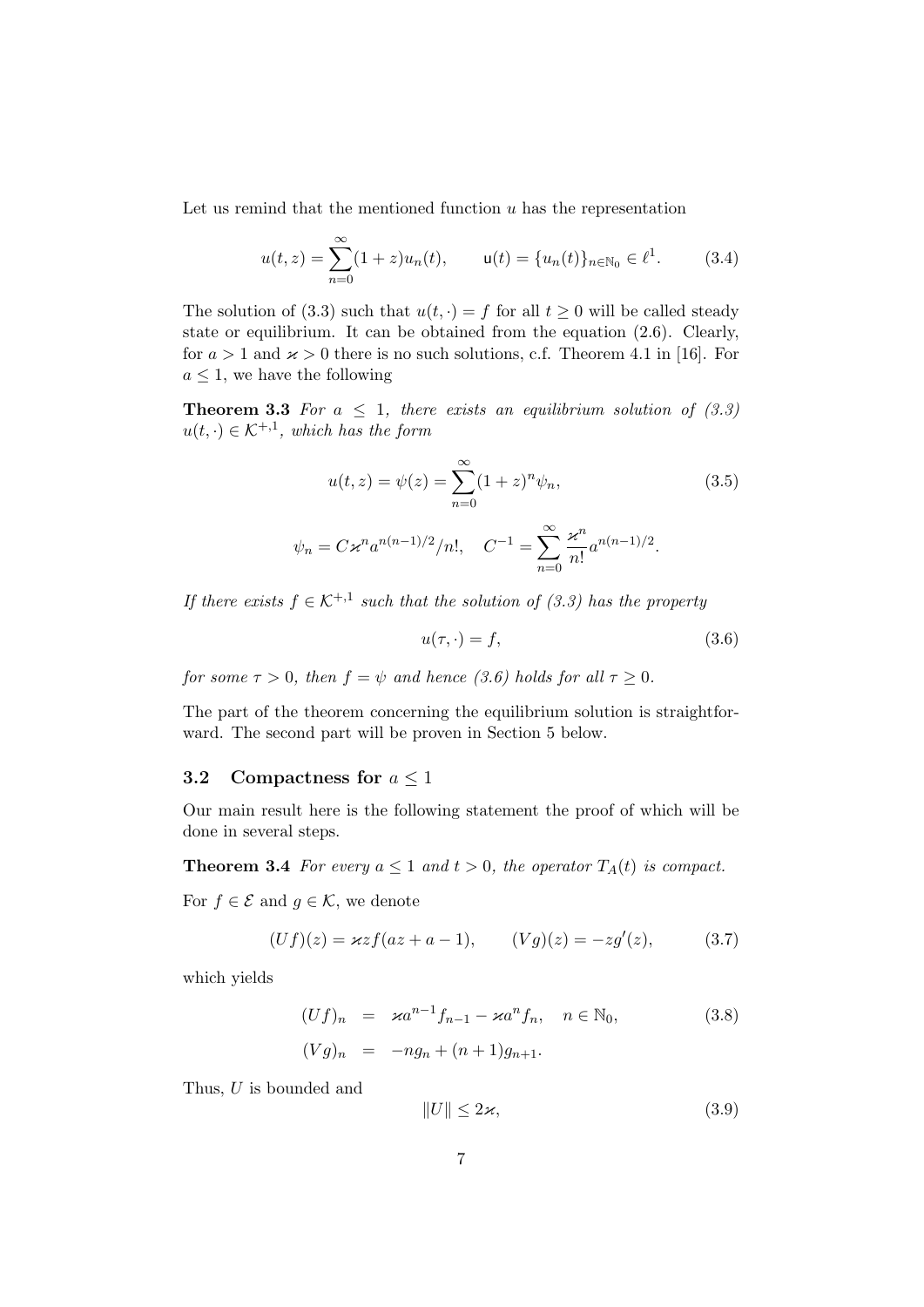whereas  $V : \mathcal{K} \to \mathcal{E}$  is closed. Furthermore, by Proposition 2.1 both *U* and *V* are the generators of positive  $C_0$  semigroups of contractions. Let  $\mathcal{T}_V = \{T_V(t)\}_{t>0}$  be the one generated by *V*. By direct calculations, one readily gets

$$
(T_V(t)g)(z) = g(e^{-t}z), \qquad g \in \mathcal{E}
$$
  

$$
(T_V(t)g)_k = \sum_{n=k}^{\infty} g_n \mathcal{B}_{n,k}(e^{-t}),
$$
 (3.10)

where the Bernoulli coefficients

$$
\mathcal{B}_{n,k}(p) = \frac{n!}{k!(n-k)!}p^k(1-p)^{n-k}, \quad p \in (0,1)
$$

obey the estimate

$$
\mathcal{B}_{n,k}(p) \le C(p)/\sqrt{n},\tag{3.11}
$$

which holds for all  $n \geq 1$ ,  $k = 0, \ldots, n$ , and some  $C(p) > 0$ .

**Proposition 3.5** *For every*  $t > 0$ *,*  $T_V(t)$  *is a compact operator in*  $\mathcal{E}$ *.* 

*Proof:* We employ the following standard fact. Let  $\{h^m\}_{m \in \mathbb{N}_0} \subset \ell^1$  be such that: (a)  $\|\mathbf{h}^m\|_{\ell^1} \leq C$  for some  $C > 0$ ; (b) there exists a decreasing sequence  $\{\lambda_k\}_{k \in \mathbb{N}_0}, \lambda_k \to 0$ , such that  $|h_k^m| \leq \lambda_k$  for all nonnegative integer *m* and *k*. Then  $\{h^m\}_{m\in\mathbb{N}_0}$  contains a convergent subsequence. By (3.10) and (3.11), for  $t > 0$  and  $k \in \mathbb{N}$ , we have

$$
|(T_V(t)g)_k| \le ||g||C(e^{-t})/\sqrt{k},
$$

which together with the fact just mentioned yields the compactness to be proven.  $\Box$ 

**Remark 3.6** *By the result just proven, the semigroup*  $\{T_V(t)\}_{t\geq0}$  *is continuous in the uniform topology for*  $t > 0$ *, see Theorem 3.3, page 48 in [18]. However, it is not differentiable, that is, the map*

$$
g \mapsto \frac{d}{dt}T_V(t)g\tag{3.12}
$$

*is not bounded in E. It would be bounded if on the right-hand side of (3.11) we had*  $C(p)/n$ *.* 

As is well-know, see e.g., page 20 of [18], the resolvent of *V* can be obtained from the Laplace transform

$$
(R_{\lambda}(V)g)(z) = \int_0^\infty e^{-\lambda t} T_V(t)g(z)dt, \quad \lambda \in \varrho(V), \tag{3.13}
$$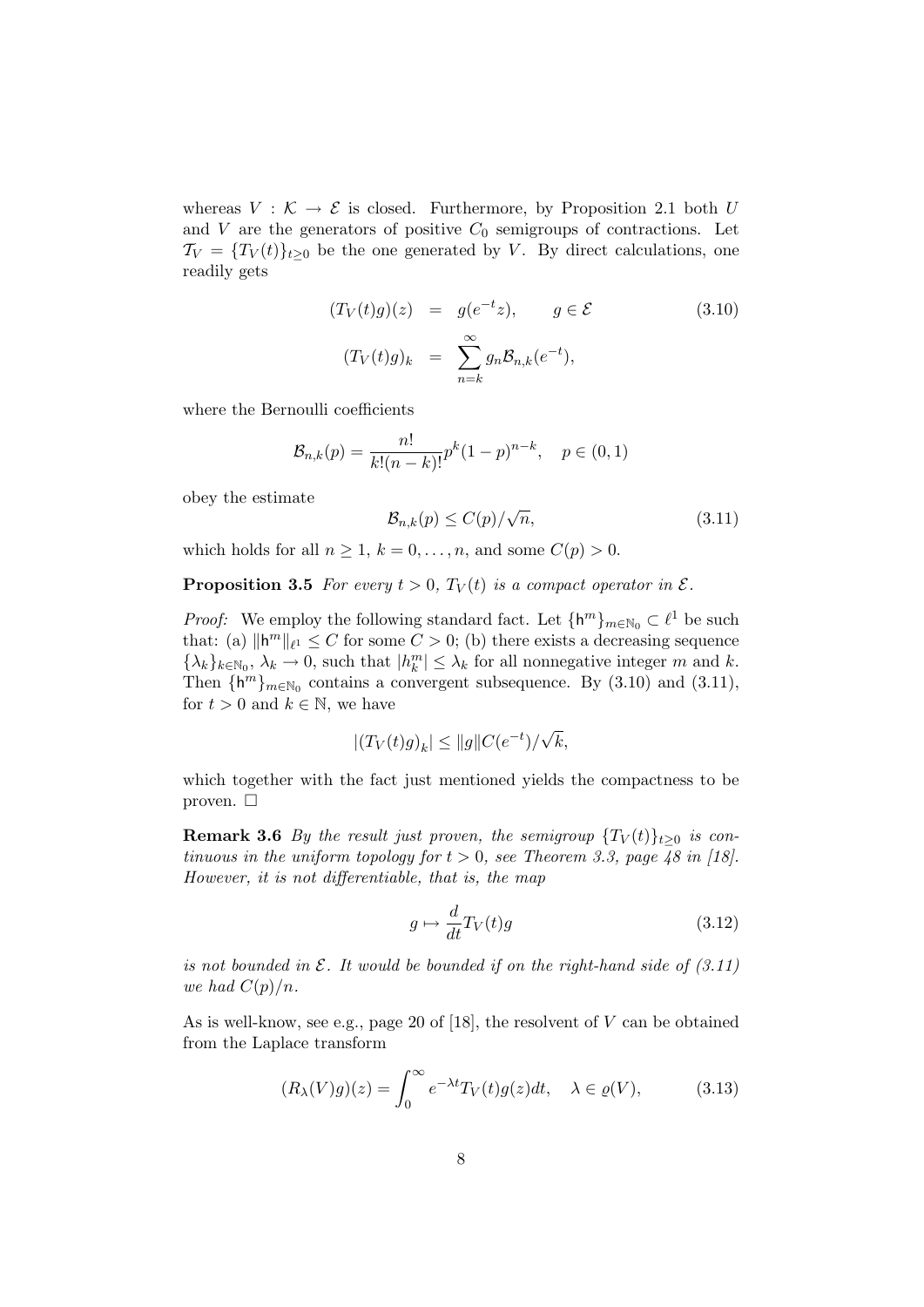where  $\rho(V)$  is the corresponding resolvent set. By Theorem 3.3, page 48 in [18], and our Proposition 3.5 it follows that also  $R_\lambda(V)$  is compact for all  $\lambda \in \rho(V)$ . By the Lumer-Phillips theorem, page 14, and Theorem 5.2, page 19, both in [18], we have  $||R_{\lambda}(V)|| \leq 1/\lambda$  for all  $\lambda > 0$ . Then for  $\lambda > 2\varkappa$ , the series in

$$
R_{\lambda}(A) = R_{\lambda}(V) \sum_{n=0}^{\infty} [UR_{\lambda}(V)]^n
$$
\n(3.14)

is norm-convergent. Hence  $R_{\lambda}(A)$  is compact for such, and thereby for all,  $\lambda \in \rho(A)$ .

*Proof of Theorem 3.4:* For  $a \leq 1$ , the operator *U* is bounded, see (3.8) and (3.9). Hence, the property stated follows by Proposition 3.5 and Proposition 1.4, page 79 in [18]. One observes that Remark 3.6 applies also to the semigroup  $\{T_A(t)\}_{t>0}$ .  $\Box$ 

### **3.3 More on differentiability**

For  $n \in \mathbb{N}$ , we set

$$
\mathcal{E}_n = \{ f \in \mathcal{E} \mid f^{(n)} \in \mathcal{E} \}, \qquad \mathcal{E}_n^{+,1} = \mathcal{E}_n \cap \mathcal{E}^{+,1}.
$$
 (3.15)

If  $\mu$  is a probability measure on  $\mathbb{N}_0$  such that  $F_{\mu} \in \mathcal{E}_n^{+,1}$ , then  $\mu$  has the *n*-th moment which can be expressed in terms of  $F_{\mu}^{(k)}(0)$  with  $k \leq n$ . In  $\mathcal{E}_n$ , we introduce the norm

$$
||f||_n = \sum_{k=0}^{\infty} \{ |f_k| + k |f_{k-1}| + \dots + k(k-1) \cdots (k-n+1) |f_{k-n}| \}, \quad (3.16)
$$

where  $f_k$  are the same as in (2.10). For  $f \in \mathcal{E}_n^{+,1}$ , this yields

$$
||f||_n = \sum_{l=0}^n f^{(l)}(0). \tag{3.17}
$$

With this norm  $\mathcal{E}_n$  turns into a Banach space. Note that the set  $\mathcal K$  defined in  $(3.2)$  and  $\mathcal{E}_1$  consist of the same functions, and the only difference is that they are equipped with different topologies. In the sequel, we will also use

$$
\mathcal{K}_n = \{ f \in \mathcal{E}_n \mid f' \in \mathcal{E}_n \}, \qquad n \in \mathbb{N}.
$$
 (3.18)

Then the formulas (3.7) define the operators  $U: \mathcal{E}_n \to \mathcal{E}_n$ ,  $V: \mathcal{K}_n \to \mathcal{E}_n$ , and hence  $A = U + V : \mathcal{K}_n \to \mathcal{E}_n$ . For any  $n \in \mathbb{N}, U$  is bounded whereas V and *A* are closed. Since the action of the operator  $T_V(t)$  is given explicitly, see (3.10), one easily checks that  ${T_V(t)}_{t>0}$  is a positive  $C_0$ -semigroup of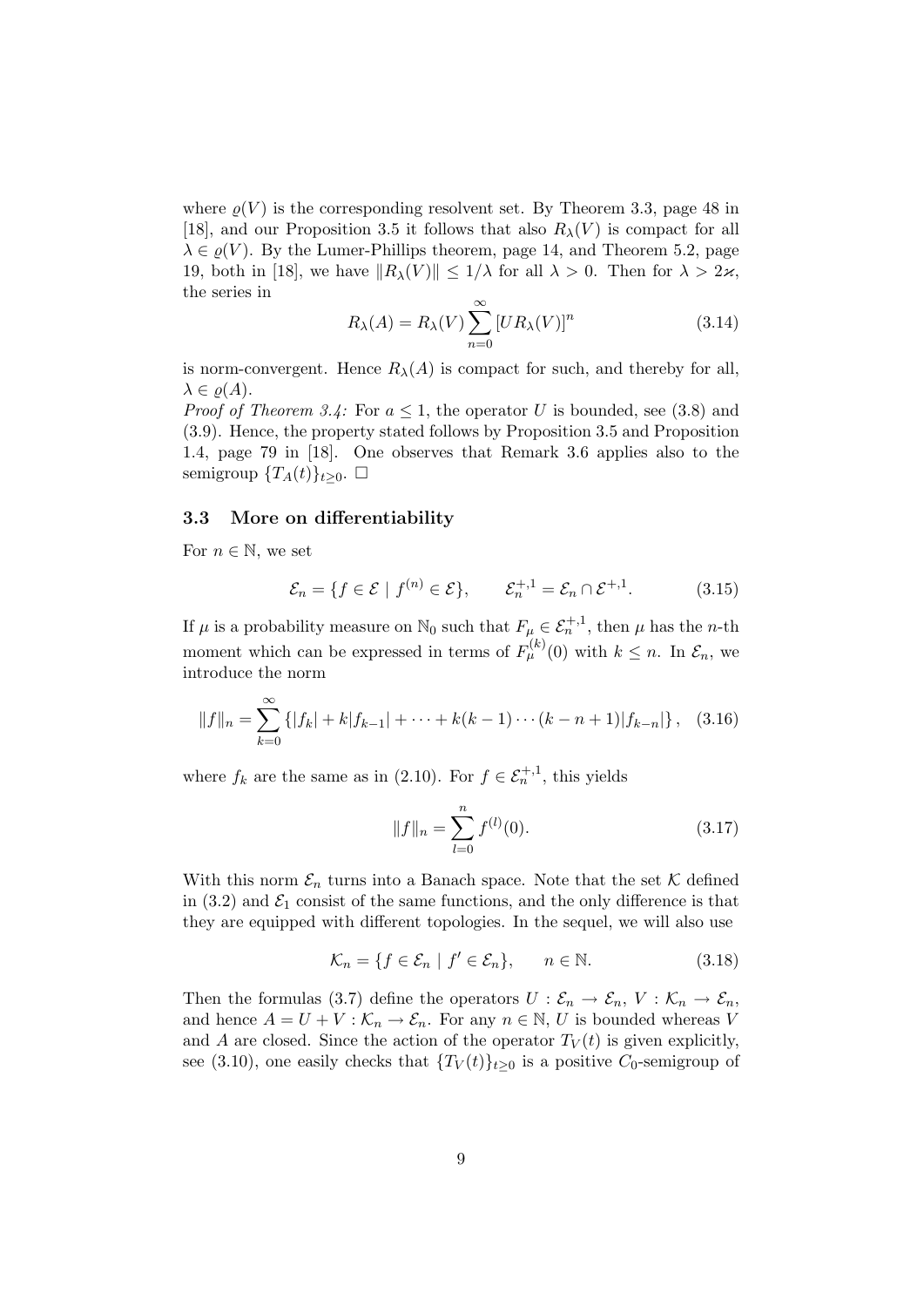contractions. Indeed, by  $(3.10)$   $T_V(t)$  is positive. It is known, see e.g. Proposition 2.67, page 45 in [1], that in this case we have, see (3.17),

$$
||T_V(t)g||_n = \sup_{g \in \mathcal{E}_n^+} ||T_V(t)g||_n / ||g||_n
$$
  
= 
$$
\sup_{g \in \mathcal{E}_n^+} \sum_{l=0}^n e^{-lt} g^{(l)}(0) / ||g||_n \le 1.
$$

Also by (3.10) we have  $||T_V(t)g - g||_n \to 0$  as  $t \downarrow 0$ . Thus, by the Lumer-Phillips theorem and Theorem 5.2, page 19 in [18], it follows that the resolvent of *V* obeys the estimate

$$
||R_{\lambda}(V)||_{n} \le 1/\lambda, \qquad \lambda > 0. \tag{3.19}
$$

Then for  $m \in \mathbb{N}$ , by (3.14) we obtain

$$
\| [R_{\lambda}(A)]^m \|_n \le \frac{1}{(\lambda - \gamma_n)^m}, \qquad \text{for} \quad \lambda > \gamma_n \stackrel{\text{def}}{=} \| U \|_n. \tag{3.20}
$$

By  $(3.13)$  we have

$$
(R_{\lambda}(V)g)^{(l)}(0) = g^{(l)}(0)/(\lambda + l), \quad l \in \mathbb{N};
$$
\n(3.21)

hence,  $R_{\lambda}(V)$  maps every  $\mathcal{K}_n$  into itself for any  $\lambda > 0$ . By (3.14) this also holds for  $R_\lambda(A)$ ,  $\lambda > \gamma_n$ . Finally, the range of  $R_\lambda(A)$  in  $\mathcal{E}_n$  is  $\mathcal{K}_n$ , which is obviously dense in  $\mathcal{E}_n$ . All these facts allow us to apply Corollary 5.6, page 124 in [18], and obtain the following

**Theorem 3.7** *For every*  $n \in \mathbb{N}$ *, the space*  $\mathcal{E}_n$  *is A-admissible, which here means that that*  $K_n \subset \mathcal{E}$  *is an invariant subspace of*  $T_A(t)$  *and the semigroup generated by A in*  $\mathcal{E}_n$  *is a positive*  $C_0$ *-semigroup.* 

It should be noted, however, that the semigroup just mentioned need not be contractive. Let us consider its action on the function  $g(z) \equiv 1$ , which is an element of  $K_n$  for any  $n \in \mathbb{N}_0$ . Set  $u(t, \cdot) = T_A(t)g$ . As we show in Proposition 4.2 below,  $u(t, \cdot) \in \mathcal{E}^{+,1}$  and hence  $u(t, 0) = 1$  for all  $t \geq 0$ . The derivatives  $u^{(l)}(t,0)$  can be found as solutions to the following chain of equations obtained from the problem (3.3)

$$
\frac{d}{dt}u^{(l)}(t,0) = -lu^{(l)}(t,0) + \varkappa l a^{l-1} u^{(l-1)}(t,a-1), \quad l = 1,2,\ldots,
$$

subject to the condition  $u^{(l)}(0,0) = 0$  for all  $l \geq 1$ . Since  $u(t, \cdot)$  is in  $\mathcal{E}^{+,1}$ ,  $u^{(l-1)}(t, a-1)$  exists for all *l*. Hence, the above chain can be solved in the form

$$
u^{(l)}(t,0) = l \varkappa a^{l-1} \int_0^t e^{-l(t-s)} u^{(l-1)}(s, a-1) ds.
$$
 (3.22)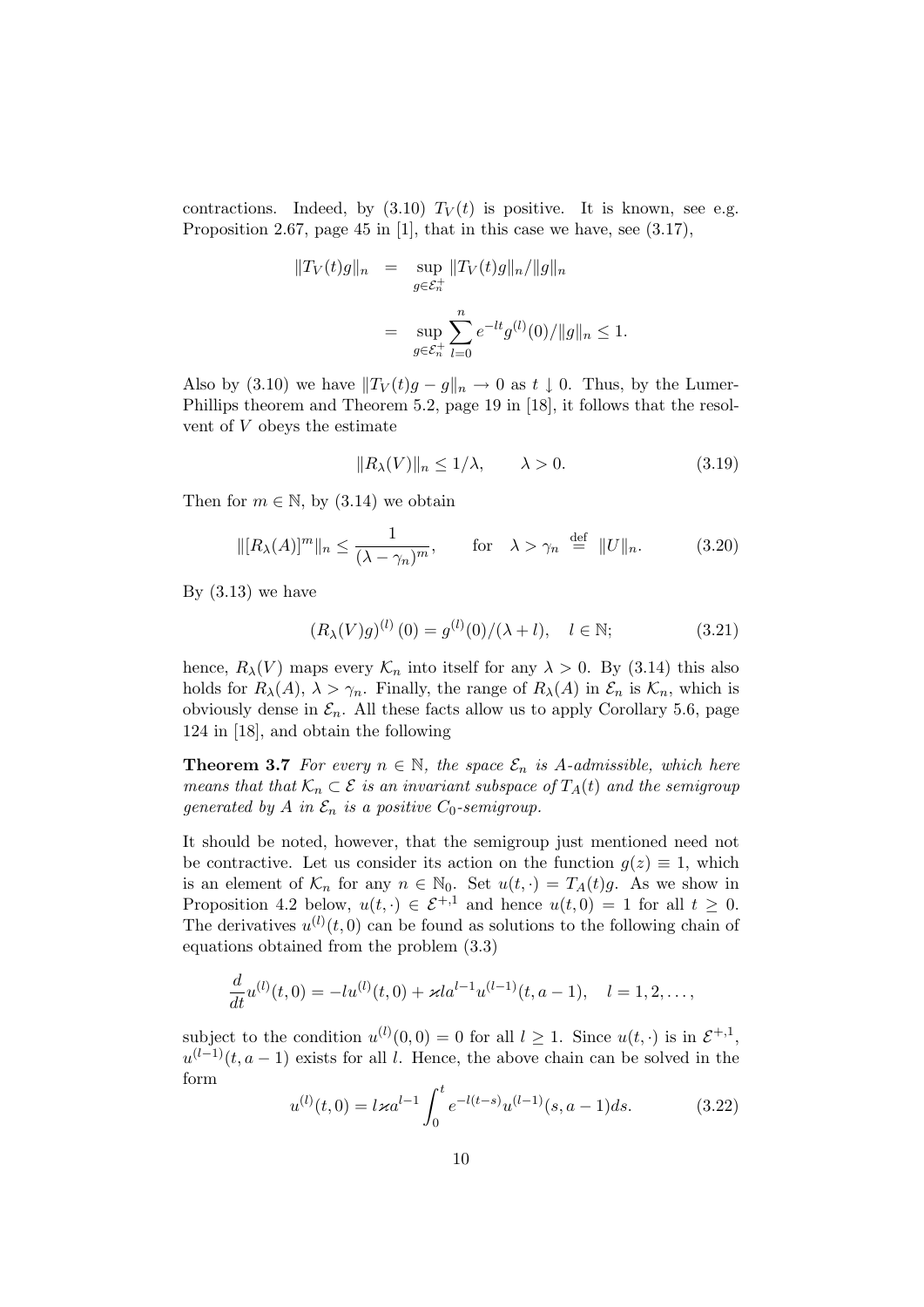$u(s,a-1) = \sum$ *k≥*0  $a^k u_k(s) \leq \sum$ *k≥*0  $u_k(s) = 1,$  (3.23)

we have from (3.22) that

$$
0 < u^{(1)}(t,0) \le \varkappa (1 - e^{-t}).\tag{3.24}
$$

By the induction over  $l$  we then obtain therefrom, and from the estimate

$$
u^{(l)}(t, a-1) = \sum_{k=l}^{\infty} a^{k-l} k(k-1) \cdots (k-l+1) u_{k-l}(t) \le u^{(l)}(t, 0), \quad (3.25)
$$

the following fact.

**Proposition 3.8** *Let*  $u(t, \cdot) = T_A(t)g$  *for*  $g(z) \equiv 1$ *. Then for any*  $l \in \mathbb{N}$  *and*  $t > 0$ *, one has* 

$$
0 < u^{(l)}(t,0) \le \varkappa^l a^{l(l-1)/2} (1 - e^{-t})^l. \tag{3.26}
$$

*Therefore, the solution of the problem (3.3) with such g can be extended to* an entire function of zeros order for  $a < 1$ , and of the first order for  $a = 1$ .

This also yields that for all  $t > 0$  and all  $n \in \mathbb{N}$ , see (3.17), one has

$$
||u(t, \cdot)||_n = 1 + \sum_{l=1}^{n} u^{(l)}(t, 0) > 1,
$$
\n(3.27)

which means that  $||T_A(t)g||_n > 1$  for any  $t > 0$ . It turns out that the above statement can be extended to all initial conditions.

**Theorem 3.9** Let the initial function of the problem  $(3.3)$ ,  $f \in \mathcal{E}^{+,1}$ , be *such that*  $f^{(n)}(0)$  *exists for some*  $n \in \mathbb{N}$ *. Then the solution of* (3.3) *is also n times differentiable at zero and its derivatives obey the estimate*

$$
0 \le u^{(l)}(t,0) \le v^{(l)}(t,0), \qquad l = 1, \dots, n,
$$
\n(3.28)

*where*

$$
v(t,z) = \tilde{\psi}\left((1 - e^{-t})z\right)f(e^{-t}z), \quad \tilde{\psi}(z) = \sum_{m=0}^{\infty} \frac{\varkappa^m}{m!} a^{m(m-1)/2} z^m. \tag{3.29}
$$

*In particular, if f is an entire function, then for every finite t, the solution*  $u(t, \cdot)$  *is an entire function of the order which does not exceed the order of f.*

As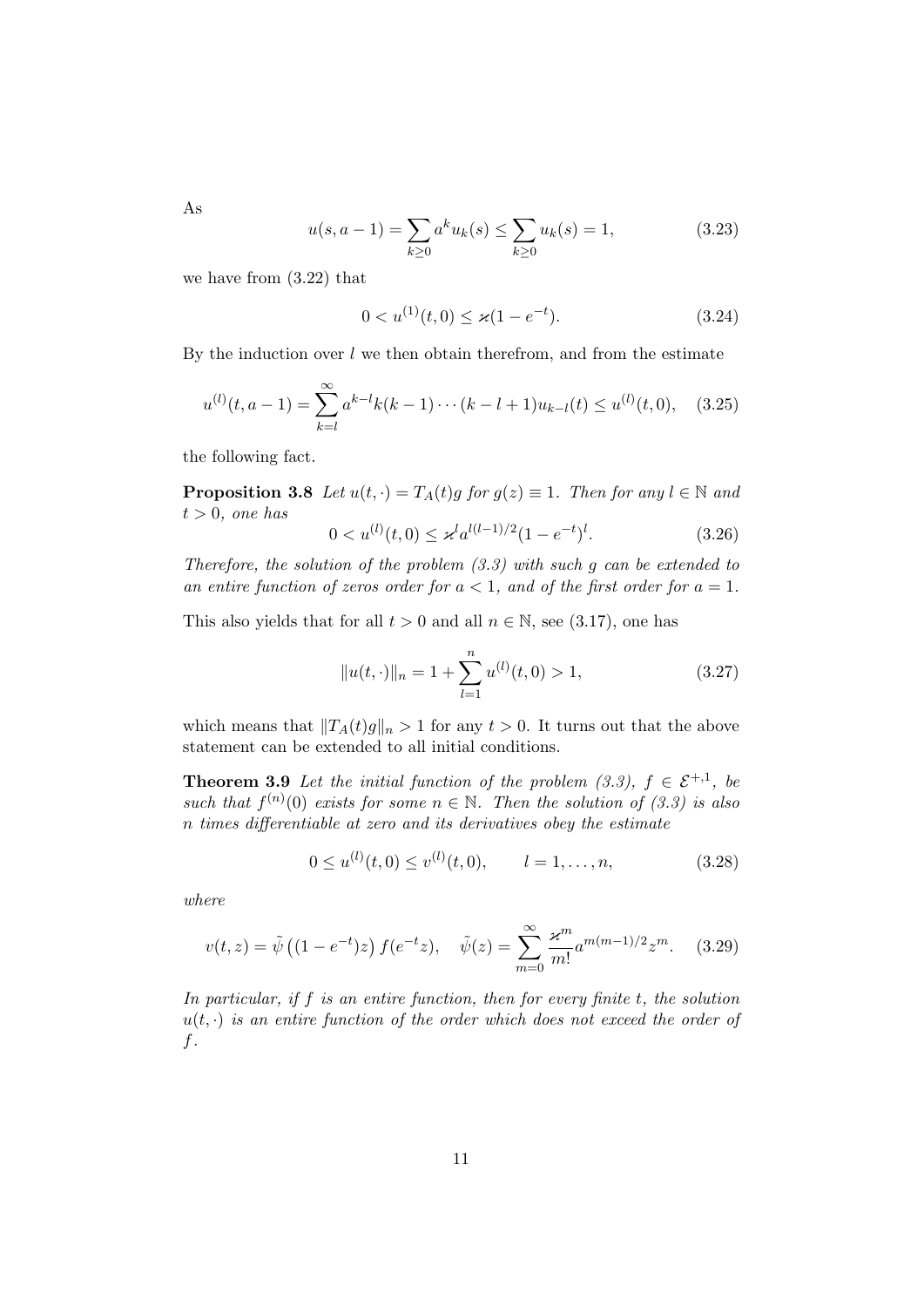*Proof:* The lower bound in (3.28) is readily obtained from (3.4) and the positivity of the semigroup  ${T_A(t)}_{t>0}$ . To get the upper bound, we consider the following system of ordinary differential equations

$$
\begin{cases}\n\frac{d}{dt}u^{(l)}(t,0) = -lu^{(l)}(t,0) + l \times a^{l-1} u^{(l-1)}(t,a-1), \\
u^{(l)}(0,0) = f^{(l)}(0), \quad l = 1,\dots,n,\n\end{cases}
$$
\n(3.30)

which readily follows from (3.3). Let us first suppose that  $f(z) = (1+z)^k$ for some  $k \in \mathbb{N}_0$ . Then we can integrate the system  $(3.30)$  and obtain

$$
u^{(l)}(t,0) = \alpha_{k,l}e^{-lt} + l \varkappa a^{l-1} \int_0^t e^{-l(t-s)} u^{(l-1)}(s, a-1) ds,
$$
 (3.31)

where  $\alpha_{k,l} = k!/(k-l)!$  for  $l \leq k$ , and  $\alpha_{k,l} = 0$  otherwise. Similarly as in (3.22) we obtain

$$
u^{(1)}(t,0) = \alpha_{k,1}e^{-t} + \varkappa \int_0^t e^{-(t-s)}u(s,a-1)ds
$$
  
 
$$
\leq \alpha_{k,1}e^{-t} + \varkappa(1-e^{-t}).
$$

Thereafter, we apply this estimate and  $(3.25)$  in  $(3.31)$  with  $l = 2, 3, \ldots$ , and obtain

$$
u^{(l)}(t,0) \le U_{k,l}(t),\tag{3.32}
$$

$$
U_{k,l}(t) = \sum_{m=0}^{\min\{k,l\}} \frac{k! l! \varkappa^{l-m}}{m!(l-m)!(k-m)!} a^{(l-m)(l+m-1)/2} e^{-mt} (1 - e^{-t})^{l-m}.
$$

Since the system (3.30) is linear, its solution with the initial

$$
f(z) = \sum_{k \ge 0} (1+z)^k f_k \in \mathcal{E}^{+,1}
$$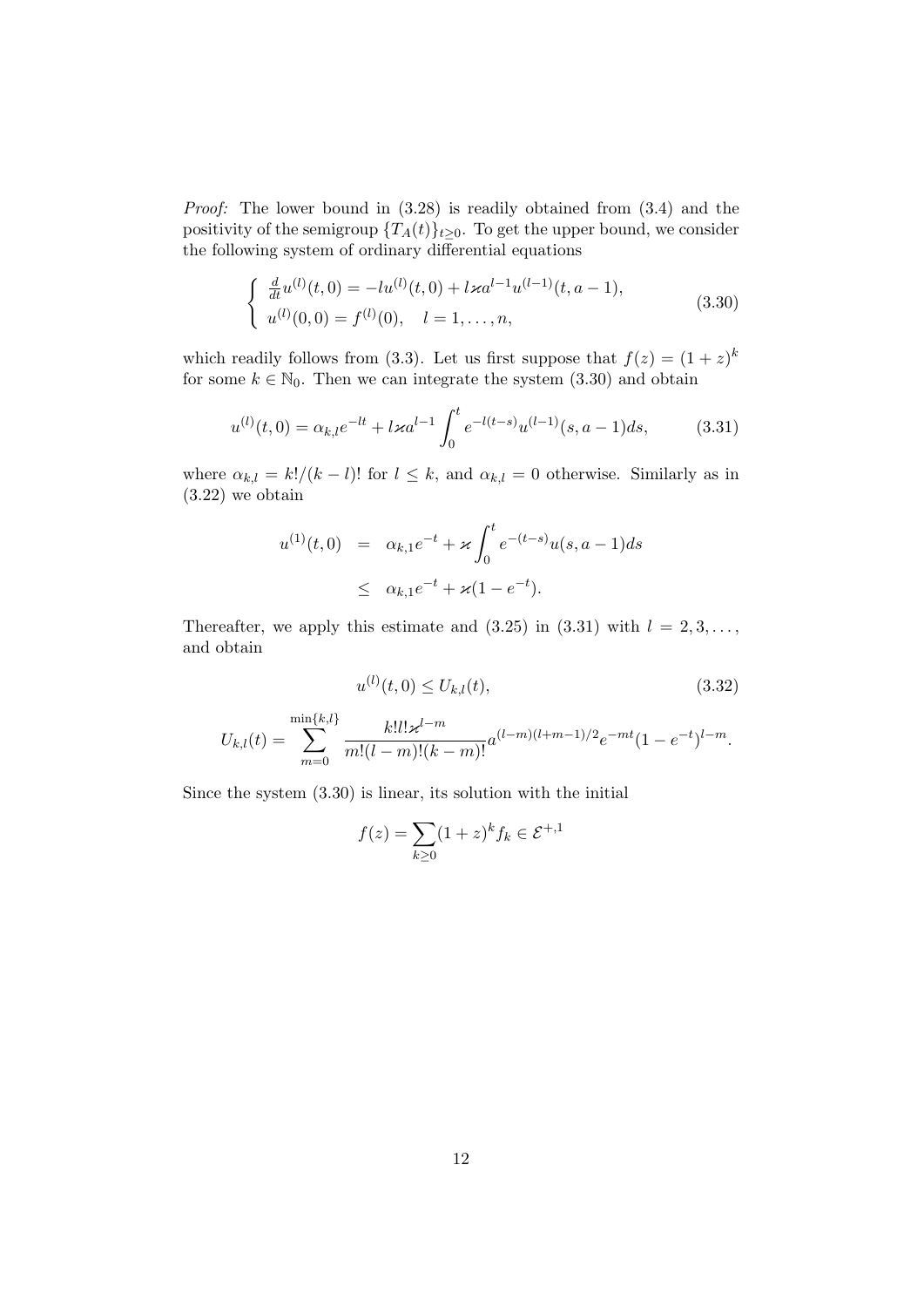is the linear combination of the functions obeying (3.32), taken with the coefficients  $f_k$ . That is,

$$
u^{(l)}(t,0) \leq \sum_{k=0}^{\infty} f_k U_{k,l}(t)
$$
  
\n
$$
= \sum_{m=0}^{l} \frac{l! \, x^{l-m}}{m!(l-m)!} a^{(l-m)(l-m-1)/2} a^{m(l-m)} e^{-mt} (1 - e^{-t})^{l-m}
$$
  
\n
$$
\times \sum_{k=m}^{\infty} \frac{k!}{(k-m)!} f_k
$$
  
\n
$$
\leq \sum_{m=0}^{l} \frac{l! \, x^{l-m}}{m!(l-m)!} a^{(l-m)(l-m-1)/2} (1 - e^{-t})^{l-m} e^{-mt} f^{(m)}(0)
$$
  
\n
$$
= v^{(l)}(t,0),
$$

which completes the proof, see  $(3.29)$ .  $\Box$ 

**Remark 3.10** *The result just proven allows one to consider the problem (3.3) in appropriate locally convex spaces spaces of entire functions, e.g., like the spaces introduced in [15].*

## **4 Associated Markov processes**

In this section, we apply the results of [19] to both models, A and B, if the initial function *f* is the Bogoliubov functional of a probability measure on  $\mathbb{N}_0$ . We begin by presenting here some relevant facts. A time-homogeneous Markov process with state space  $\mathbb{N}_0$  is defined by the transition probabilities  $P_{kn}(t)$ ,  $k, n \in \mathbb{N}_0$ ,  $t \geq 0$ , obeying the usual conditions by which they determine also a semigroup of contractions. Among such conditions one finds the following one

$$
\sum_n P_{kn}(t) \le 1, \quad t \ge 0.
$$

According to [19], the process is called *honest* if the above sum is equal to one. In a more conventional form, the process  $X(t)$  is defined by the probabilities

$$
\text{Prob}(X(t_1) = k_1; \dots; X(t_n) = k_n)
$$
\n
$$
= \sum_{k=0}^{\infty} \mu_0(\{k\}) P_{kl_1}(t_1) P_{l_1l_2}(t_2 - t_1) \cdots P_{l_{n-1}l_n}(t_n - t_{n-1}),
$$
\n(4.1)

for all  $k_1, \ldots, k_n \in \mathbb{N}_0$  and  $0 \le t_1 \le \cdots \le t_n$ .  $\mu_0$  is the initial distribution. The semigroup  ${P_{kn}(t)}_{t\geq0}$  has a generator, *Q*, considered as an infinite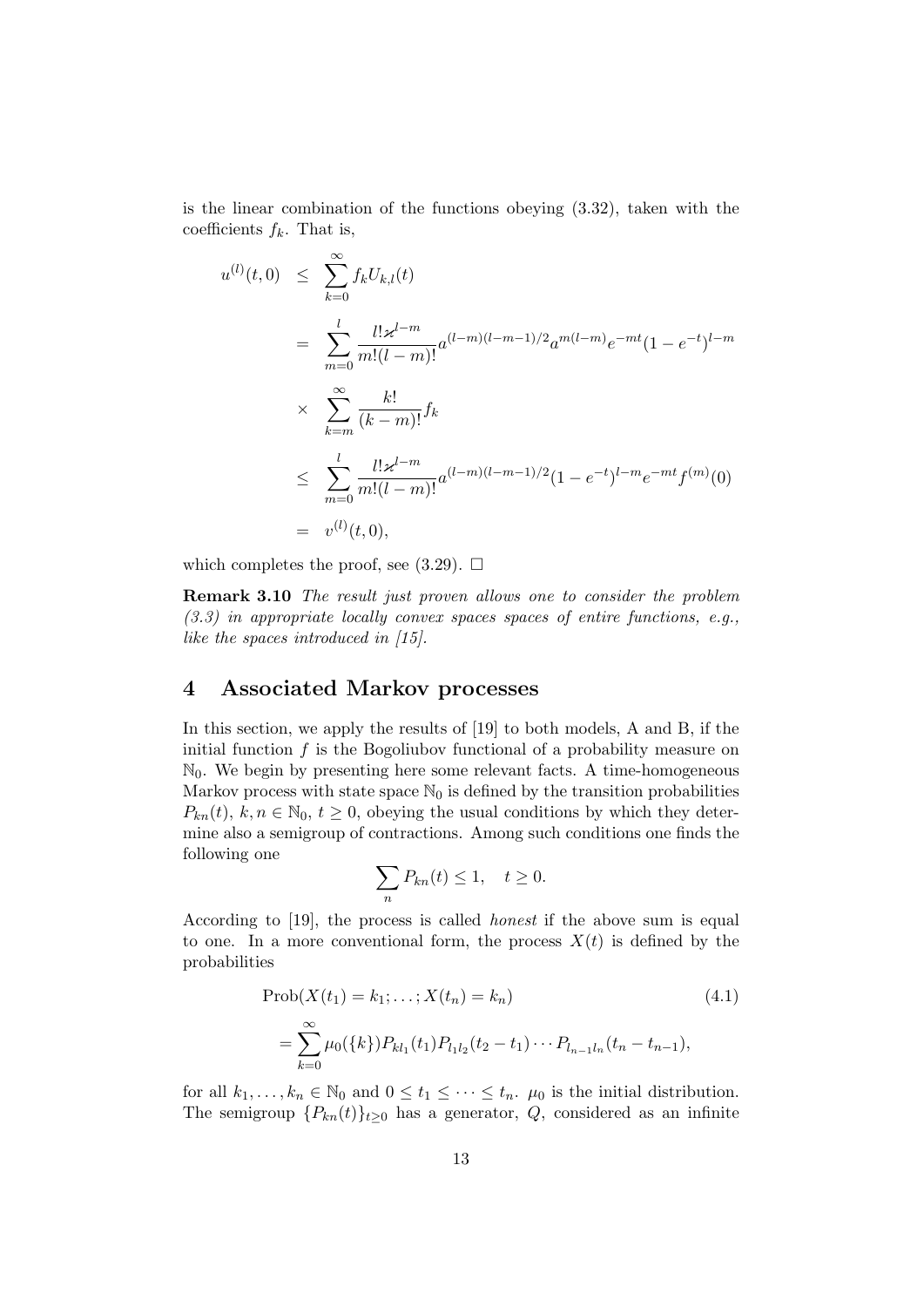matrix, which is defined by means of the derivatives of  $P_{kn}(t)$  at zero, that is,  $Q_{kn} = P'_{kn}(0^+)$ . Usually, it is supposed that  $|Q_{nn}| < \infty$  for all *n*. Then *P*(*t*) and *Q* obey the Kolmogorov equations

$$
P'_{kn}(t) = \sum_{l} Q_{kl} P_{kn}(t), \qquad (4.2)
$$

$$
P'_{kn}(t) = \sum_{l} P_{kl} Q_{ln}(t), \qquad (4.3)
$$

called also backward (4.2), and forward (4.3), equations. If *Q* has a threediagonal form, the corresponding process is called a *birth and death* process. The main problem studied in [19], see also [7, 8], was to find the condition under which the matrix *Q* determines at least one process  $P(t) = (P_{kn}(t)),$ and when it is unique and honest. Such processes are called *Q*-processes.

Let  $\mu_t$  be the probability distribution of the process at time *t*, and  $f_n(t)$  $\mu_t(\{n\})$ . By  $f(t)$  we denote the row-vector with components  $f_n(t), n \in \mathbb{N}_0$ , and by  $f(t, z)$  we write the Bogoliubov functional (1.8) of  $\mu_t$ . Since in this section we deal with such objects only, we do not indicate explicitly their connection with this measure. By (4.3) we have

$$
f'_n(t) = \sum_k f_k(t) Q_{kn}, \quad n \in \mathbb{N}_0.
$$
\n(4.4)

Comparing this with (2.2) we see that *Q* corresponds to a birth-and-death process if for all *k, n*,

$$
Q_{kn} = b_{n-1} \delta_{k,n-1} + a_n \delta_{k,n} + d_{n+1} \delta_{k,n+1}.
$$
\n(4.5)

In this section, we assume that  $\sum_{n} Q_{kn} = 0$  for all *k*, that is, we assume the equality in (2.4). In Section 8.4 of [19], a complete characterization of birth-and-death processes was given, see also [7, 8] and [12]. To formulate the corresponding results we introduce the following notations:

$$
r_n = \frac{1}{b_n} + \frac{d_n}{b_n b_{n-1}} + \dots + \frac{d_n \cdots d_1}{b_n \cdots b_2 b_1}, \quad R = \sum_{n=1}^{\infty} r_n,
$$
 (4.6)

$$
s_n = \frac{1}{d_{n+1}} + \frac{b_n}{d_{n+1}d_n} + \dots + \frac{b_n \cdots b_1}{d_{n+1} \cdots d_2}, \quad S = \sum_{n=1}^{\infty} s_n. \tag{4.7}
$$

Then the relevant part of Theorem 11 of [19] reads as follows.

**Proposition 4.1** *If*  $R = +\infty$ *, then there exists exactly one Q-process; it is honest and satisfies the forward equations. If*  $R < +\infty$  *and*  $S = +\infty$ *, there exist infinitely many Q-processes. Only one of these processes satisfies the forward equations, but it is dishonest.*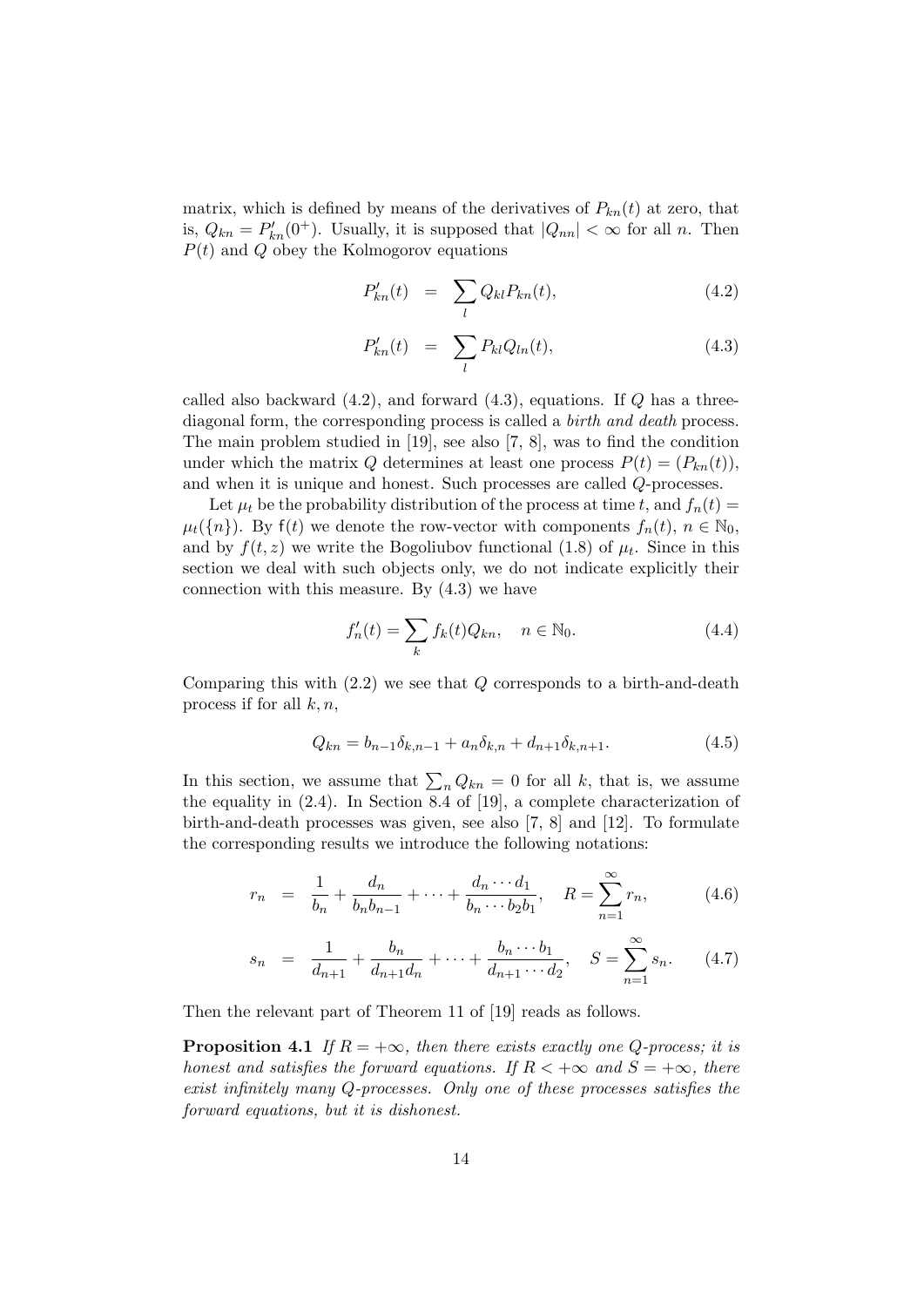Note that the uniqueness stated above was first proven by R. L. Dobrushin. The fact that the process satisfies the forward equations is important in view of the representation (4.4).

Let us now turn to our models A and B described by (1.9). For model A, we have  $b_n^A = \varkappa a^n$  and  $d_n^A = n$ ; hence,

$$
r_n^A = \frac{n!}{\varkappa^{n+1} a^{n(n+1)/2}} \sum_{k=1}^n \frac{1}{k!} \varkappa^k a^{k(k-1)/2},\tag{4.8}
$$

and

$$
s_n^A = \frac{\varkappa^{n+1} a^{n(n+1)/2}}{(n+1)!(n+1)} \sum_{k=1}^{n+1} k! \varkappa^{-k} a^{-k(k-1)/2}.
$$
 (4.9)

For  $a \leq 1$ , we use the estimate  $r_n^A \geq n! / \varkappa^n a^{n(n+1)/2}$ , by which  $R = +\infty$ . For  $a > 1$ , we use the recursion

$$
r_n^A = (1 + nr_{n-1}^A)/\varkappa a^n,
$$

which readily follows from  $(4.8)$ , and obtain for  $n > n_a$ ,

$$
r_n^A \le 1/(\varkappa a^n - n),
$$

*n<sub>a</sub>* being the least *n* for which  $\varkappa a^n \geq n$ . This yields  $R < +\infty$  for this case. Likewise, from (4.9) we get  $s_n^A \geq 1/(n+1)$ , thus,  $S = +\infty$  for all  $a > 0$ . For model B, we have

$$
r_n^B = (n-1)!\alpha^{-1} \left(\frac{\beta}{\alpha}\right)^n \sum_{k=0}^{n-1} \frac{1}{k!} \left(\frac{\alpha}{\beta}\right)^k \ge (n-1)!\alpha^{-1} \left(\frac{\beta}{\alpha}\right)^n, \qquad (4.10)
$$

which yields  $R = +\infty$ , irrespectively to the values of  $\alpha$  and  $\beta$ . We summarize the above analysis in the following statement.

**Proposition 4.2** *For model A with*  $a \leq 1$  *(resp. for model B with any positive*  $\alpha$  *and*  $\beta$ *), there exists a unique*  $Q^A$ *-process*  $(P^A_{kn})$  *(resp.*  $Q^B$ *-process*  $(P_{kn}^B)$ ), which satisfies the forward equations and is honest. For model A with  $a > 1$ , there exists a unique  $Q^A$ -process, which satisfies the forward *equations, but is dishonest.*

For model A with  $a > 1$ , this proposition adds nothing new to what has been obtained in Theorems 3.1 and 3.2. However, for  $a \leq 1$ , Proposition 4.2 yields that  $T_A(t)$  maps  $\mathcal{E}^{+,1}$  into  $\mathcal{E}^{+,1}$  and that its action on a given  $f \in \mathcal{E}$ can be described as

$$
(T_A(t)f)(z) = \sum_{n=0}^{\infty} (1+z)^n \sum_{k=0}^{\infty} f_k P_{kn}^A(t).
$$
 (4.11)

For model B, we can now formulate the following analog of Theorems 3.1 and 3.2.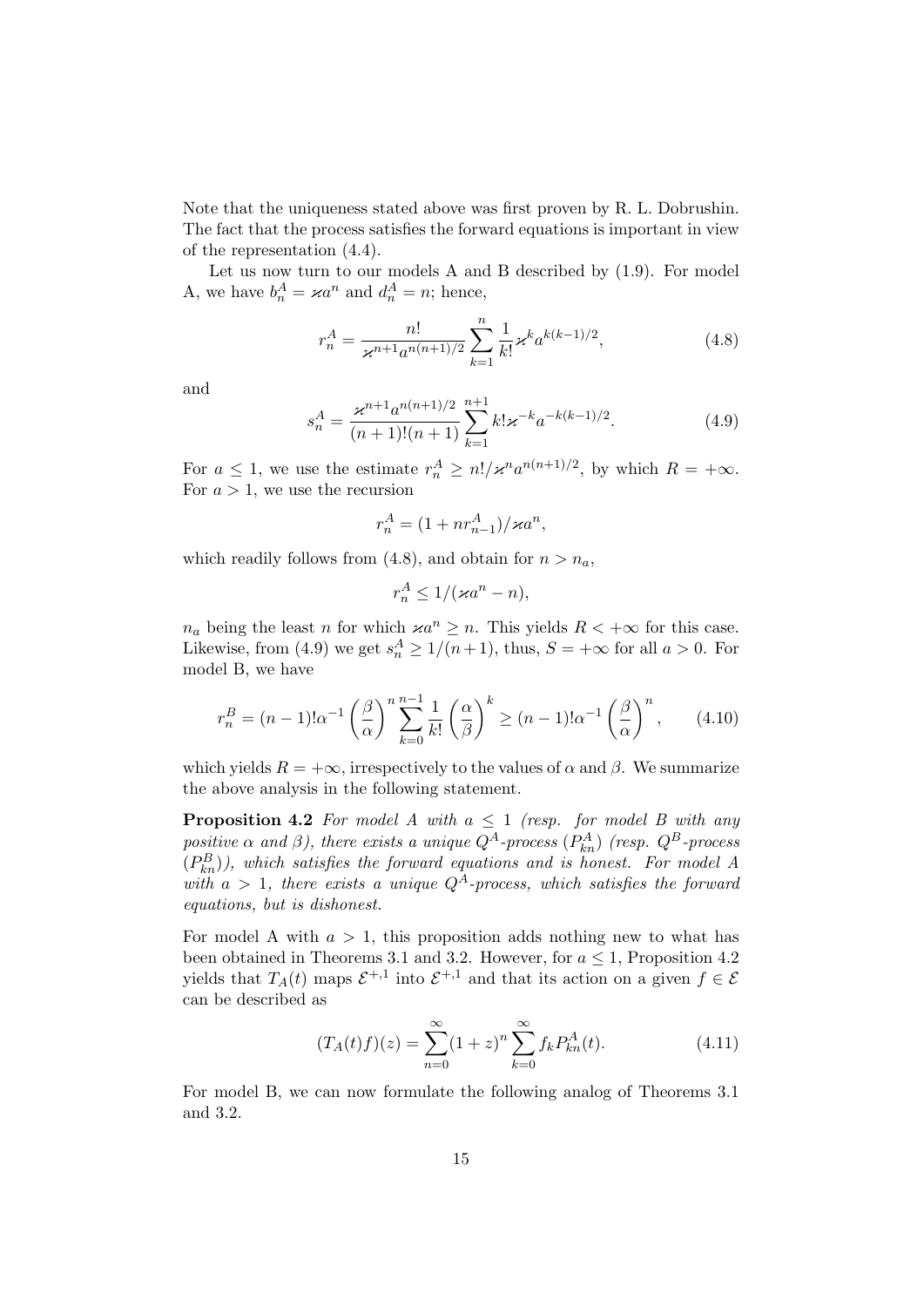**Theorem 4.3** *For any positive*  $\alpha$  *and*  $\beta$ *, the operator* 

$$
B: \{f \in \mathcal{E} \mid f'' \in \mathcal{E}\} \to \mathcal{E},
$$

*defined in (1.9), is a generator of a C*<sup>0</sup> *semigroup of contractions, which acts as*

$$
(T_B(t)f)(z) = \sum_{n=0}^{\infty} (1+z)^n \sum_{k=0}^{\infty} f_k P_{kn}^B(t)
$$
\n(4.12)

*For every*  $f \in \mathcal{E}$  *such that*  $f'' \in \mathcal{E}$ *, the Cauchy problem* 

$$
\begin{cases}\nu'_{t}(t,z) = z(1+z) \left[ \alpha u'_{z}(t,z) - \beta u''_{zz}(t,z) \right], & \alpha, \beta > 0 \\
u(0,z) = f(z), & (4.13)\n\end{cases}
$$

*has a unique solution, which is continuously differentiable on*  $[0, +\infty)$ *.* 

## **5** Model A with  $a \leq 1$ : reversibility and ergodicity

Let us first show that the process  $(P_{kn}^A(t))$  is reversible, i.e, the tuples  $(X(t_1), X(t_2), \ldots, X(t_n))$  and  $(X(\tau - t_1), X(\tau - t_2), \ldots, X(\tau - t_n))$  have the same distribution for all  $t_1, \ldots, t_n$  and all  $\tau > 0$ , see (4.2) and [11]. The process is reversible if and only if

$$
\psi_k P_{kn}^A(t) = \psi_n P_{nk}^A(t),\tag{5.1}
$$

for all  $k, n \in \mathbb{Z}_+$  and  $t > 0$ . Here  $\psi_n, n \in \mathbb{N}_0$  are the same as in (3.5). By direct calculations, one can verify that

$$
\psi_k L_{kn}^A = \psi_n L_{nk}^A. \tag{5.2}
$$

By iterating the backward equation (4.2) one obtains  $P_{kn}^A(t)$  in the form

$$
P_{kn}^A(t) = 1 + \sum_{m=1}^{\infty} \frac{t^m}{m!} \sum_{l_1, \dots, l_m \ge 0} Q_{kl_1}^A Q_{l_1 l_2}^A \cdots Q_{l_m n}^A.
$$
 (5.3)

Since each  $Q_{ll'}^A$  has only three nonzero elements, the absolute value of the  $m$ -th term in  $(5.3)$  can be estimated from above by

$$
\frac{C_{kn}(3t)^m(n+m-1)!}{m!} \leq \tilde{C}_{kn}(3t)^m(n+m)^n,
$$

where  $C_{kn}$  and  $\tilde{C}_{kn}$  are appropriate constants. Thus, the series in (5.3) converges, and hence (5.1) holds in view of (5.2), at least for small enough *t*. To bigger values of *t*, the validity of (5.1) can be extended by the Kolmogorov equation

$$
P_{kn}^A(t+s) = \sum_l P_{kl}^A(t) P_{ln}^A(s).
$$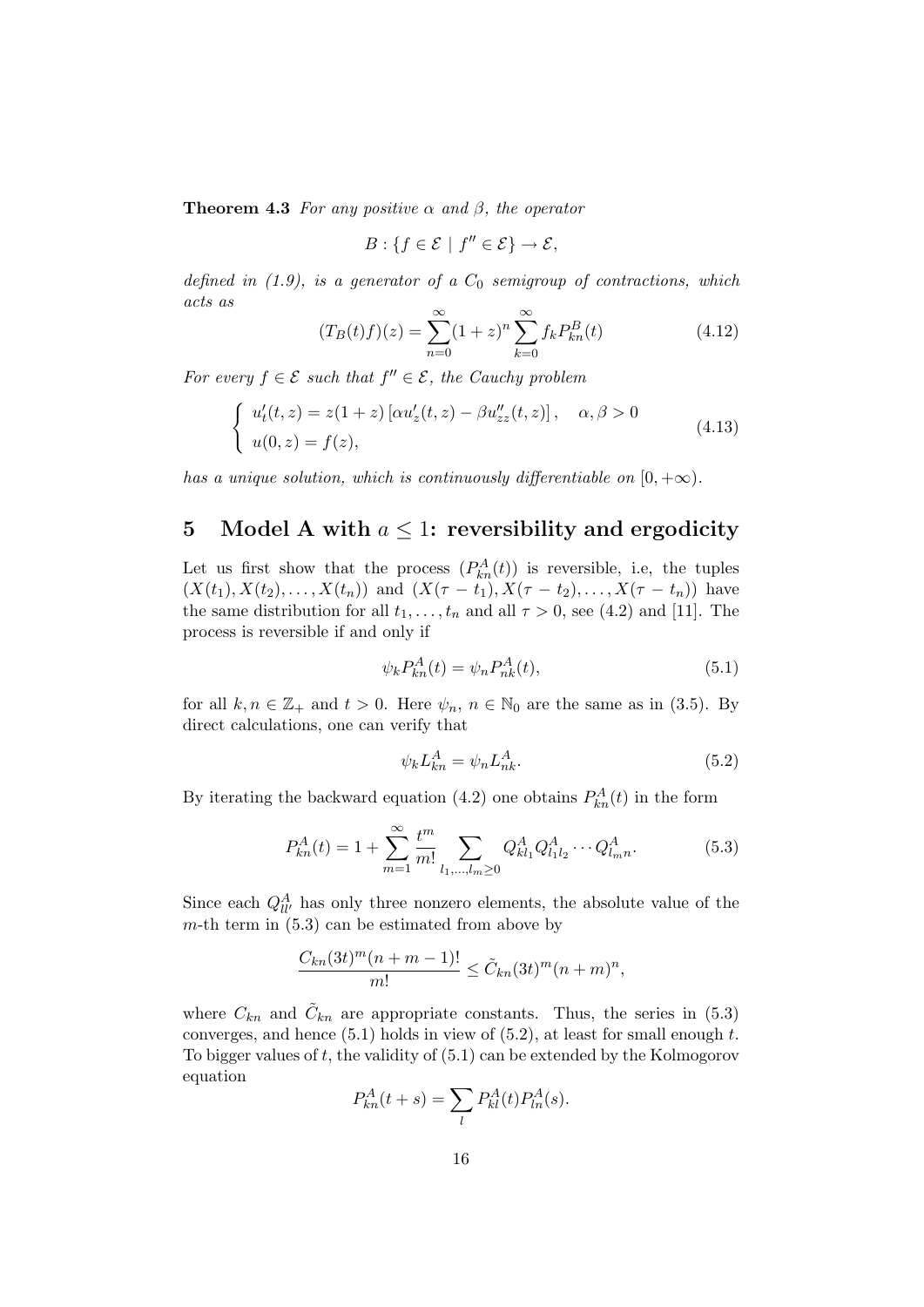*Proof of Theorem 3.3:* We prove here only the second part of the statement. Suppose that for a given  $f \in \mathcal{K}^{+,1} = \mathcal{K} \cap \mathcal{E}^{+,1}$ , the solution of (3.3) obeys (3.6) for some  $\tau > 0$ . Then by (4.11), for any  $n \in \mathbb{N}_0$  we have

$$
u(t,z) = \sum_{n=0}^{\infty} (1+z)^n u_n(t) = \sum_{n=0}^{\infty} (1+z)^n \sum_{k=0}^{\infty} f_k P_{kn}^A(t),
$$
 (5.4)

that is,  $u_n(t) = \text{Prob}[X(t) = n]$ , and hence, for all  $t \in [0, \tau]$ ,

$$
u_n(t) = u_n(\tau - t), \tag{5.5}
$$

which follows by the reversibility just proven. The evolution of  $u_n(t)$ ,  $n \in \mathbb{N}_0$ , is described by the system of equations

$$
\frac{d}{dt}u_n(t) = b_{n-1}^A u_{n-1}(t) + a_n^A u_n(t) + d_{n+1}^A u_{n+1}(t).
$$
 (5.6)

Integrating both sides we get, see (3.6),

$$
b_{n-1}^{A}v_{n-1} + a_{n}^{A}v_{n} + d_{n+1}^{A}v_{n+1} = 0, \quad v_{n} \stackrel{\text{def}}{=} \int_{0}^{\tau} u_{n}(t)dt.
$$

Thus,

$$
v_n = \psi_n, \quad n \in \mathbb{N}_0,\tag{5.7}
$$

in view of which, we have for  $\tilde{u}_n(t) \stackrel{\text{def}}{=} u_n(t)/\psi_n$ , the following analog of the system (5.6)

$$
\frac{d}{dt}\tilde{u}_n(t) = d_n^A \tilde{u}_{n-1}(t) + a_n^A \tilde{u}_n(t) + b_n^A \tilde{u}_{n+1}(t), \quad n \in \mathbb{N}_0.
$$
 (5.8)

To solve it we use the Fourier transform

$$
\tilde{u}_n(t) = \sum_{m \in \mathbb{Z}} \hat{u}_n(m) \exp\left(\frac{2\pi i}{\tau} m t\right),
$$
\n
$$
\hat{u}_n(m) = \frac{1}{\tau} \int_0^{\tau} \tilde{u}_n(t) \exp\left(-\frac{2\pi i}{\tau} m t\right) dt.
$$
\n(5.9)

As all  $\tilde{u}_n(t)$  are differentiable, the Fourier coefficients obey the condition

$$
\sum_{m\in\mathbb{Z}}m|\hat{u}_n(m)|<\infty.
$$

In these coefficients, the system (5.8) takes the form

$$
\frac{2\pi i}{\tau} m \hat{u}_n(m) = d_n^A \hat{u}_{n-1}(m) + a_n^A \hat{u}_n(m) + b_n^A \hat{u}_{n+1}(m), \quad n \in \mathbb{N}_0, \quad m \in \mathbb{Z}.
$$
\n(5.10)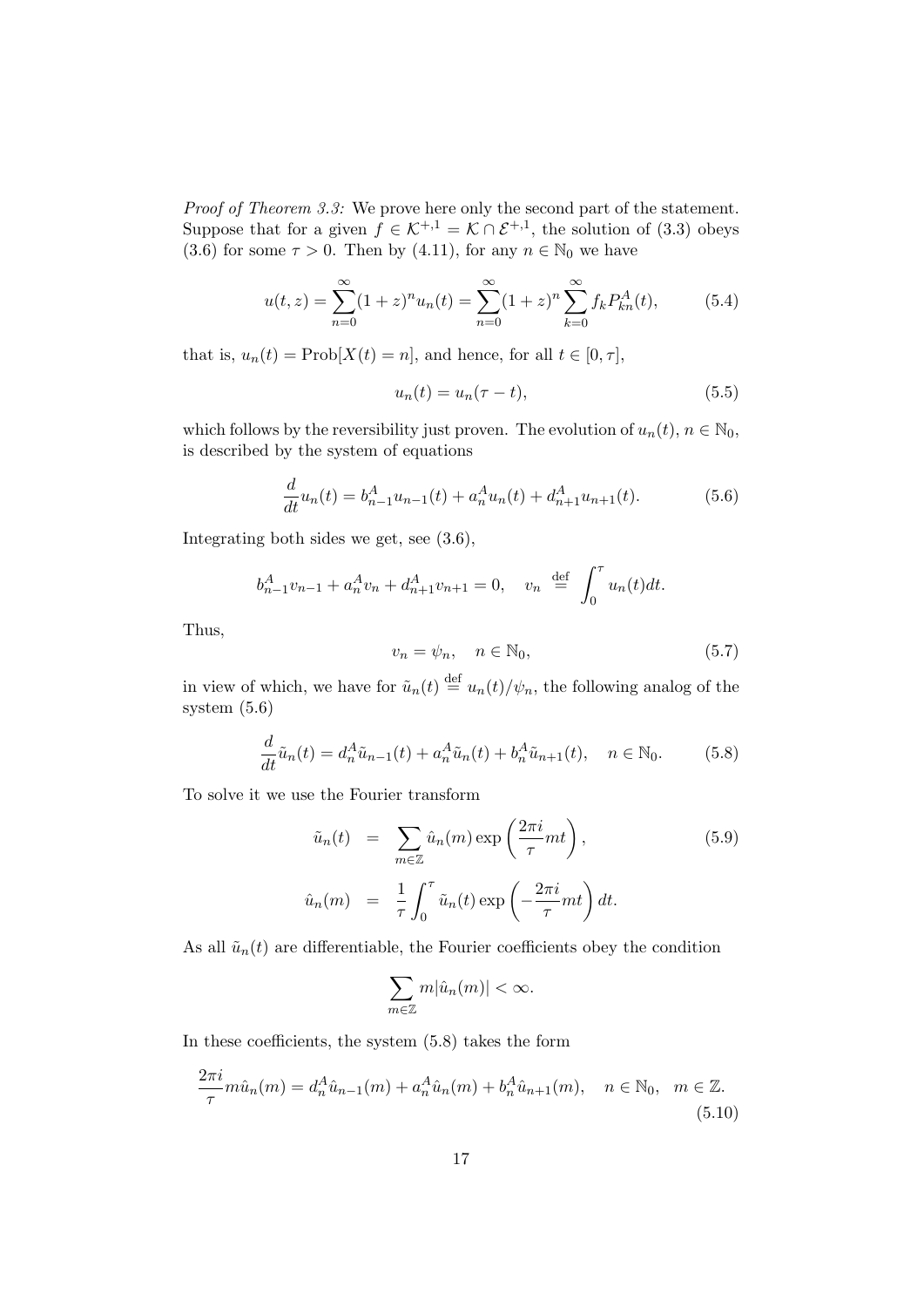Since all  $\tilde{u}_n(t)$  are real, we have  $\hat{u}_n(-m) = \hat{u}_n(m)$ . At the same time, by (5.5) and (5.9), we get  $\hat{u}_n(-m) = \hat{u}_n(m)$ ; hence all  $\hat{u}_n(m)$  are real as well. This means that, for  $m \neq 0$ , the only solution of (5.10) is  $\hat{u}_n(m) = 0$  for all such *m* and all *n*. This yields  $\tilde{u}_n(t) = \hat{u}_n(0) = 1$ , which yields in turn  $u(t, \cdot) = \psi$  and hence  $f = \psi$  by (3.6).  $\Box$ 

The theorem just proven has two important corollaries.

**Corollary 5.1** *For every*  $f \in K^{+,1}$ , *the solution*  $u(t, \cdot)$  *of the problem* (3.3) *tends to the equilibrium solution (3.5), as*  $t \rightarrow +\infty$ *. Here the convergence is in the norm of*  $\mathcal{E}$ *.* 

*Proof:* For any  $\tau > 0$ , the sequence  $\{T^A(n\tau)f\}_{n\in\mathbb{Z}_0} \subset \mathcal{K}_1^+$  is relatively compact in  $\mathcal{E}$ , see Theorem 3.4. By Theorem 3.3, its only accumulation point is  $\psi$ . As  $\tau$  is arbitrary, this yields the result to be proven.  $\Box$ 

**Corollary 5.2** *The Markov process*  $(P_{kn}^A(t))$  *is ergodic and hence irreducible.* 

*Proof:* Let  $u_n(t)$ ,  $n \in \mathbb{Z}_+$  be as in (5.4). Then by Corollary 5.1, the vector function

$$
[0, +\infty) \ni t \mapsto u(t) = (u_0(t), \dots, u_n(t), \dots) \in \ell^1
$$

converges in  $\ell^1$  to the vector  $(\psi_0, \psi_1, \dots)$ . This certainly yields that  $u_n(t) \to$  $\psi_n$  for any  $n \in \mathbb{Z}_+$ . Now for a given  $k \in \mathbb{Z}_+$ , take  $f_l^{(k)} = \delta_{kl}$ . Hence

$$
P_{kn}^A(t) \to \psi_n, \quad t \to +\infty,
$$

which completes the proof.  $\Box$ 

## **Acknowledgment**

The authors are grateful to Dima Finkelshtein and Oles Kutoviy for valuable discussions. This work was financially supported by the DFG through SFB 701: "Spektrale Strukturen und Topologische Methoden in der Mathematik" and through the research project 436 POL 125/0-1. Yuri Kozitsky was also supported by TODEQ MTKD-CT-2005-030042.

## **References**

- [1] J. Banasiak and L. Arlotti, *Perturbations of positive semigroups with applications,* Springer Monographs in Mathematics. Springer-Verlag London, Ltd., London, 2006.
- [2] J. Banasiak, M. Lachowicz, and M. Moszyński, Semigroups for generalized birth-and-death equations in  $\ell^p$  spaces, *Semigroup Forum*, **73**, 175 – 193 (2006)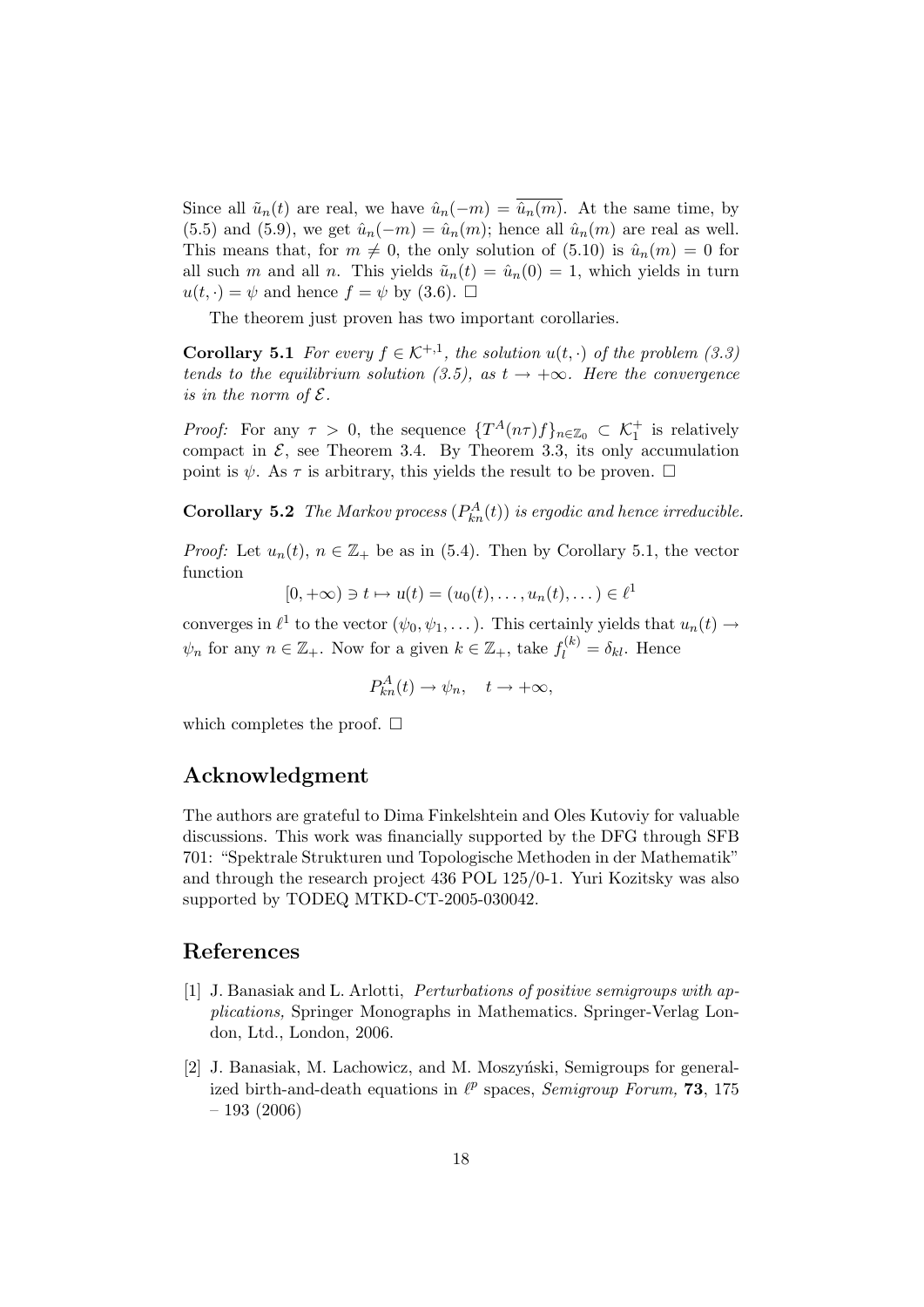- [3] B. van Brunt, J. C. Marshall, and G. C. Wake, An eigenvalue problem for holomorphic solutions to a certain class of functional differential equation. *Euro. Jnl of Applied Mathematics* **14** 571–585 (2003)
- [4] E. A. van Doorn, Conditions for exponential ergodicity and bounds for the decay parameter of a birth-death process. *Adv. in Appl. Probab.* **17** 514–530 (1985).
- [5] D. L. Finkelshtein, Y. G. Kondratiev, and M. J. Oliveira, Markov evolutions and hierarchical equations in the continuum. I. One-component systems. *J. Evol. Equ.* **9** 197–233 (2009).
- [6] D. Finkelshtein, Y. Kondratiev, and O. Kutoviy, Individual based model with competition in spatial ecolody. *SIAM J. Math. Anal.* **41** 297–317 (2009).
- [7] S. Karlin and J. McGregor, The classification of birth and death processes. *Trans. Amer. Math. Soc.* **86** 366–400 ( 1957).
- [8] S. Karlin and J. McGregor, A characterization of bith and death processes, *Proc. Nat. Acad. Sci. U.S.A.,* **45**, 375–379 (1959).
- [9] T. Kato, On the semi-groups generated by Kolmogoroff's differential equations, *J. Math. Soc. Japan,* **6**, 1 – 15 (1954)
- [10] T. Kato and J. B. McLeod, The functional-differential equation  $y'(x) =$  $ay(\lambda x) + by(x)$ . *Bull. Amer. Math. Soc.* **77** 891–937 (1971).
- [11] F. P. Kelly, *Reversibility and stochastic networks,* John Wiley & Sons Ltd, Chichester New York Brisbane Toronto, 1979.
- [12] M. Kijima, *Markov processes for stochastic modelling.* Stochastic Modeling Series. Chapman & Hall, London, 1997.
- [13] Y. G. Kondratiev, T. Kuna, and M. J. Oliveira, Holomorphic Bogoliubov functionals for interacting particle systems in continuum. *J. Funct. Anal.* **238** 375–404 (2006).
- [14] Y. Kondratiev, O. Kutoviy, and R. Minlos, Ergodicity of nonequilibrium Glauber dynamics on continuum. *J. Func. Anal.* to appear
- [15] Y. Kozitsky, P. Oleszczuk, and L. Wołowski, Infinite order differential operators in spaces of entire functions. *J. Math. Anal. Appl.* **277** 423– 437 (2003).
- [16] R. J. Oberg, Local theory of complex functional differential equations. *Trans. Amer. Math. Soc.* **161** 269–281 (1971).